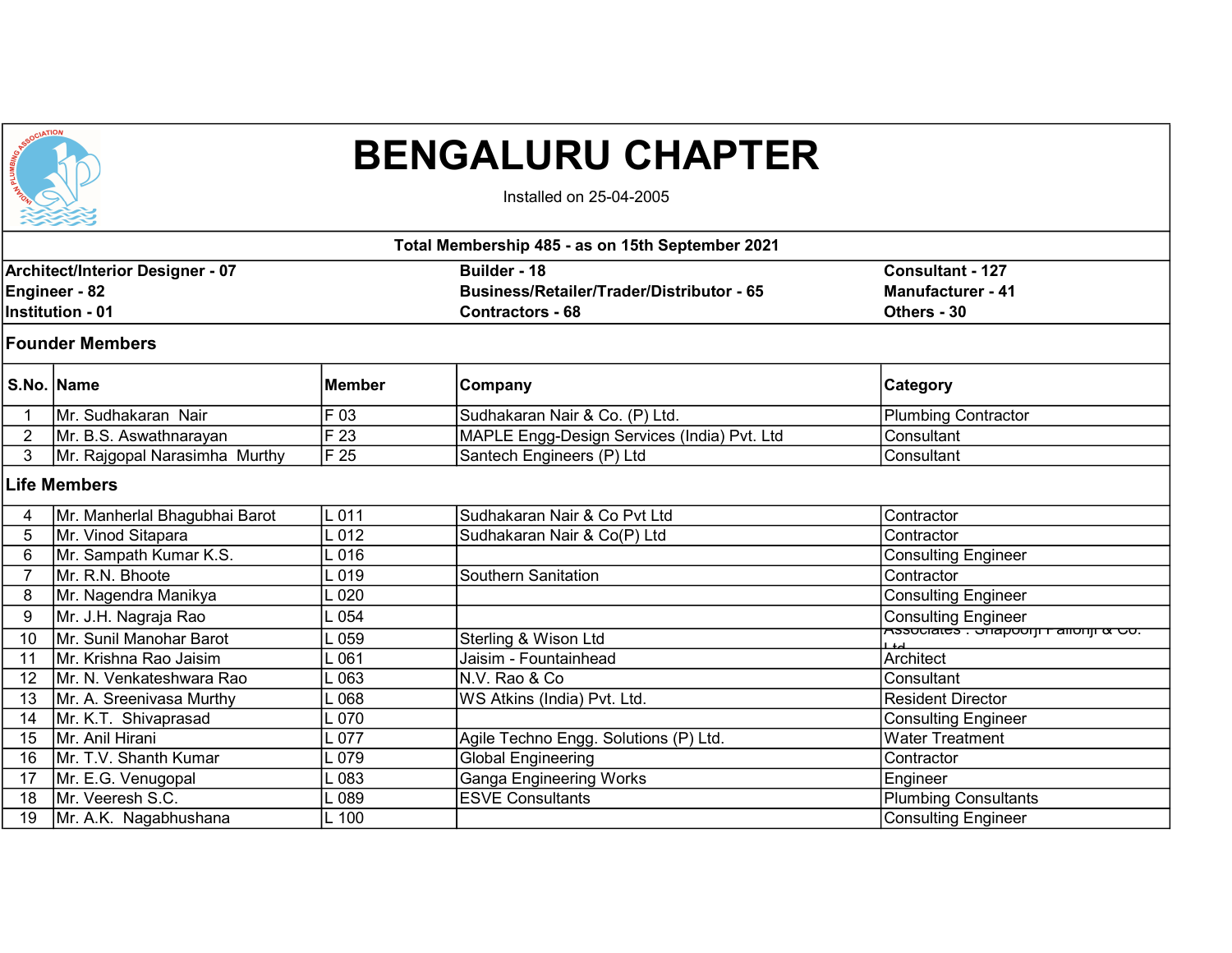| 20 | Mr. Rana R.K. Singh            | $L$ 107       |                                           | <b>Others</b>                            |
|----|--------------------------------|---------------|-------------------------------------------|------------------------------------------|
| 21 | Mr. T.S. Gururaj               | $L$ 110       | Potential Service Consultants (P) Ltd.    | <b>Consulting Engineer</b>               |
| 22 | Mr. Kishore Kumar              | L 112         | Sudhakaran Nair & Co(P) Ltd               | Contractor                               |
| 23 | Mr. B.S. Lakshmikeshav         | $L$ 122       | Potential Service Consultants (P) Ltd.    | Consultant                               |
| 24 | Mr. Sanjeev Halisagar          | $L$ 123       | <b>MAPLE Service Consultants</b>          | Consultant                               |
| 25 | Mr. T.R. Vanitha               | $L$ 124       | Potential Semac Consultants Pvt Ltd       | <b>Consulting Engineer</b>               |
| 26 | Mr. G.M. Bhoja Raju            | $L$ 125       | Potential Service Consultants (P) Ltd.    | <b>Consulting Engineer</b>               |
| 27 | Mr. Sanjay Saxena              | $L$ 151       |                                           | Consultant                               |
| 28 | Mr. A. Chandra Shekar          | $L$ 154       | <b>IBIS Consulting Pvt Ltd</b>            | <b>Building Service Consultant</b>       |
| 29 | Mr. Dileep Kumar               | $L$ 164       | Gebin Water Management Sustems Pvt Ltd    | Manufacturer                             |
| 30 | Mr. Deepak Poddar              | $L$ 165       |                                           | <b>Others</b>                            |
| 31 | Mr. Lakshminarayana P.         | $L$ 171       | <b>Ralys Consulting Engineers</b>         | Consultant                               |
| 32 | Mr. Sudhindra. G Nayak         | L 172         |                                           | Consultant                               |
| 33 | Mr. B.H. Bhaskar               | $L$ 173       |                                           | Consultant                               |
| 34 | Mr. B. Manjunatha              | $L$ 174       | DesignTree Service Consultants Pvt. Ltd   | Consultant                               |
| 35 | Mr. B.R. Pradeep Kumar         | $L$ 175       | Potential Service Consultants (P) Ltd.    | Consultant                               |
| 36 | Mr. P. Shailesha               | $L$ 176       |                                           | Consultant                               |
| 37 | Mr. H.M. Gururaj               | $L$ 177       |                                           | Consultant                               |
| 38 | Mr. Hari Prasad M.S.           | $L$ 178       | Potential Service Consultants (P) Ltd.    | Consultant                               |
| 39 | Mr. N. Saravana                | $L$ 187       | <b>Watertech Engineers</b>                | <b>Plumbing Contractor</b>               |
| 40 | Mr. K. Thomas Paul             | $\lfloor 193$ | <b>Power Waters</b>                       | Contactor                                |
| 41 | Mr. B.S. Nagaraj               | $L$ 194       | Shriraj Engineers (P) Ltd                 | Distributor for KSB Pumps                |
| 42 | Mr. Radhakrishanan J. Nair     | $-195$        | Radhakrishnan J Nair & Co                 | Plumbing & Sanitary Engineers            |
| 43 | Mr. Johnson Philip             | L 196         | R.J. Engineering company                  | <b>Plumbing &amp; Sanitary Engineers</b> |
| 44 | Mr. Venkatesh G. Prasanna      | 221           |                                           | Consultant                               |
| 45 | Mr. B.T. Subramani             | 222           |                                           | <b>Others</b>                            |
| 46 | Mr. N. Ram Mohan               | 226           | Semac                                     | Design Engineer PHE & Mech               |
| 47 | Mr. Nagesh B. Hamsagar         | 227           | <b>Omega Consultants &amp; Associates</b> | Consultant                               |
| 48 | Mr. B. Kumar                   | 228           | <b>SYConE CPMC PVT LTD</b>                | Design Engineer                          |
| 49 | Mr. R. Murthy Ganapathy Thevar | 245           | Six Sigma (Black Belt)                    | <b>Hotel Quality Control</b>             |
| 50 | Mr. B.O. Prasanna Kumar        | 289           | DesignTree Service Consultants Pvt. Ltd   | Consultancy                              |
| 51 | Cdr. S. Suryanarayana Rao      | 290           | Potential Service Consultants (P) Ltd.    | <b>Consulting Engineer</b>               |
| 52 | Ms. Manjula T.                 | 291           | Adithi Building Service Consultants       | <b>Consulting Engineer</b>               |
| 53 | Mr. Krishna Prasad R.          | 292           |                                           | Consultancy                              |
| 54 | Mr. M.K. Bharath               | 293           | <b>Sukruta Enterprises</b>                | <b>Business</b>                          |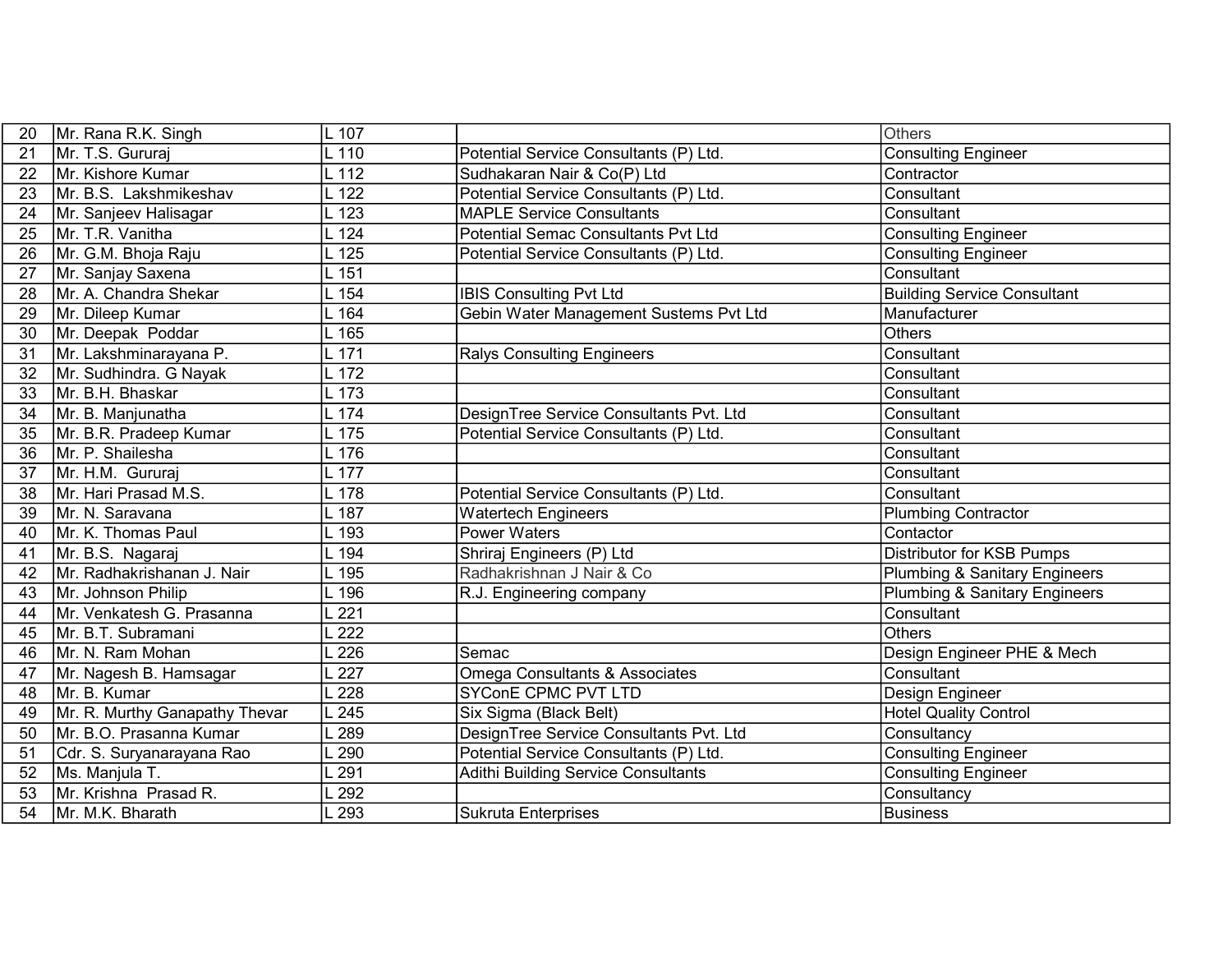| 55 | Mr. H.R. Ranganath       | 298              | MAPLE Engg-Design Services (India) Pvt. Ltd | <b>Consulting Engineer</b>                 |
|----|--------------------------|------------------|---------------------------------------------|--------------------------------------------|
| 56 | Mr. N.S. Murthy          | 317              | Shakti Polytechnologies                     | <b>Consultant - Concrete Restoration</b>   |
| 57 | Mr. N. Venkatesh         | 319              | Semac Limited, Consulting Engineers         | Engineer                                   |
| 58 | Mr. Basavaraj S. Tarival | 320              | <b>Tarival Associates</b>                   | <b>Plumbing Engineer Contractors</b>       |
| 59 | Mr. G. Murugesh          | 321              | <b>MAPLE Service Consultants</b>            | Consultancy (Design)                       |
| 60 | Ms. Usharani K           | 322              |                                             | Design Engineer                            |
| 61 | Mr. B.M. Dinesh          | 323              | PM Engineering Services (India) Pvt. Ltd    | <b>Co-ordinator Services</b>               |
| 62 | Mr. D.N. Raghunath       | 324              | Professional Plumbing Co.                   | <b>Plumbing Contractor</b>                 |
| 63 | Mr. Joseph Davaraj       | 325              | <b>Elhanan Management Services</b>          | <b>Project Management</b>                  |
| 64 | Mr. K. Venugopal         | 332              |                                             | <b>Others</b>                              |
| 65 | Mr. Raghu Nath B.P.      | 333              | Ashirvad Pipes Pvt. Ltd                     | Trader                                     |
| 66 | Mr. Jayant Kumar         | 334              | Ashirvad Pipes Pvt. Ltd                     | Marketing                                  |
| 67 | Mr. B.S. Raghavendra     | 335              | Micron Pvt. Ltd                             | <b>Plumbing &amp; Sanitary Contractors</b> |
| 68 | Mr. Seetharama K. Shetty | 336              | Aquaflow Engineering Company Pvt. Ltd       | <b>Plumbing &amp; Sanitary Contractors</b> |
| 69 | ∣Ms. Reshma K.           | 347              |                                             | Consultant                                 |
| 70 | Mr. A. Shivaiah          | 372              |                                             | <b>Others</b>                              |
| 71 | Mr. Bhaskar Sharma       | 374              | <b>Bisineer India</b>                       | Manufacturer                               |
| 72 | Mr. Vikas Daga           | 395              | Prime Tele - Extrusions Ltd                 | Mfr. of HDPE/MOPE/PP-R Pipes               |
| 73 | Mr. M.S. Nagendra Prasad | 415              |                                             | Consultant                                 |
| 74 | Mr. Akshay Borad         | .416             | Poly Polymers (P) Ltd                       | Manufacturer                               |
| 75 | Ms. R. Preethi Pillai    | 425              | Potential Service Consultants (P) Ltd.      | Consultant                                 |
| 76 | Mr. Yogesh H.P.          | 426              | Potential Service Consultants (P) Ltd.      | Consultant                                 |
| 77 | Mr. Satish C.R.          | 430              | Satish Agencies                             | Trader                                     |
| 78 | Mr. N.V. Nagendra Babu   | 442              | <b>Siva Trading Company</b>                 | <b>Distributor</b>                         |
| 79 | İMr. K. Padmanabh        | 443              | <b>Eastern Industrial Suppliers</b>         | Trader                                     |
| 80 | Mr. Suresh N. Sagar      | 444              | Nu-Tech Concrete Product (P) Ltd            | Manufacturer                               |
| 81 | Mr. Sanjay Saxena        | 445              | Saxena & Co                                 | <b>Distributor</b>                         |
| 82 | Mr. T.R. Suresh          | 488              | Aura Engineers & Contractors                | Contractor                                 |
| 83 | Mr. Subeesh P.D.         | 489              | <b>Indus Enterprises</b>                    | Contractor                                 |
| 84 | Mr. B.N. Nagaraju        | 526              | Triangle Agencies & Sales Pvt. Ltd          | <b>Trader</b>                              |
| 85 | Mr. Ravi Shankar S.      | 550              | Kisan Group of Companies                    | Manufacturer                               |
| 86 | Mr. Rajesh Pajnoo        | $\overline{551}$ | Kisan Group of Companies                    | Manufacturer                               |
| 87 | Mr. Shreepad L. Sulakhe  | .574             | <b>AOS Systems</b>                          | Manufacturer                               |
| 88 | Mr. Sumit Nair           | 575              | Sudhakaran Nair & Co. Pvt. Ltd              | Contractor                                 |
| 89 | Mr. B. Shuba             | .602             | Om Sai Intex Pvt. Ltd                       | Contractor                                 |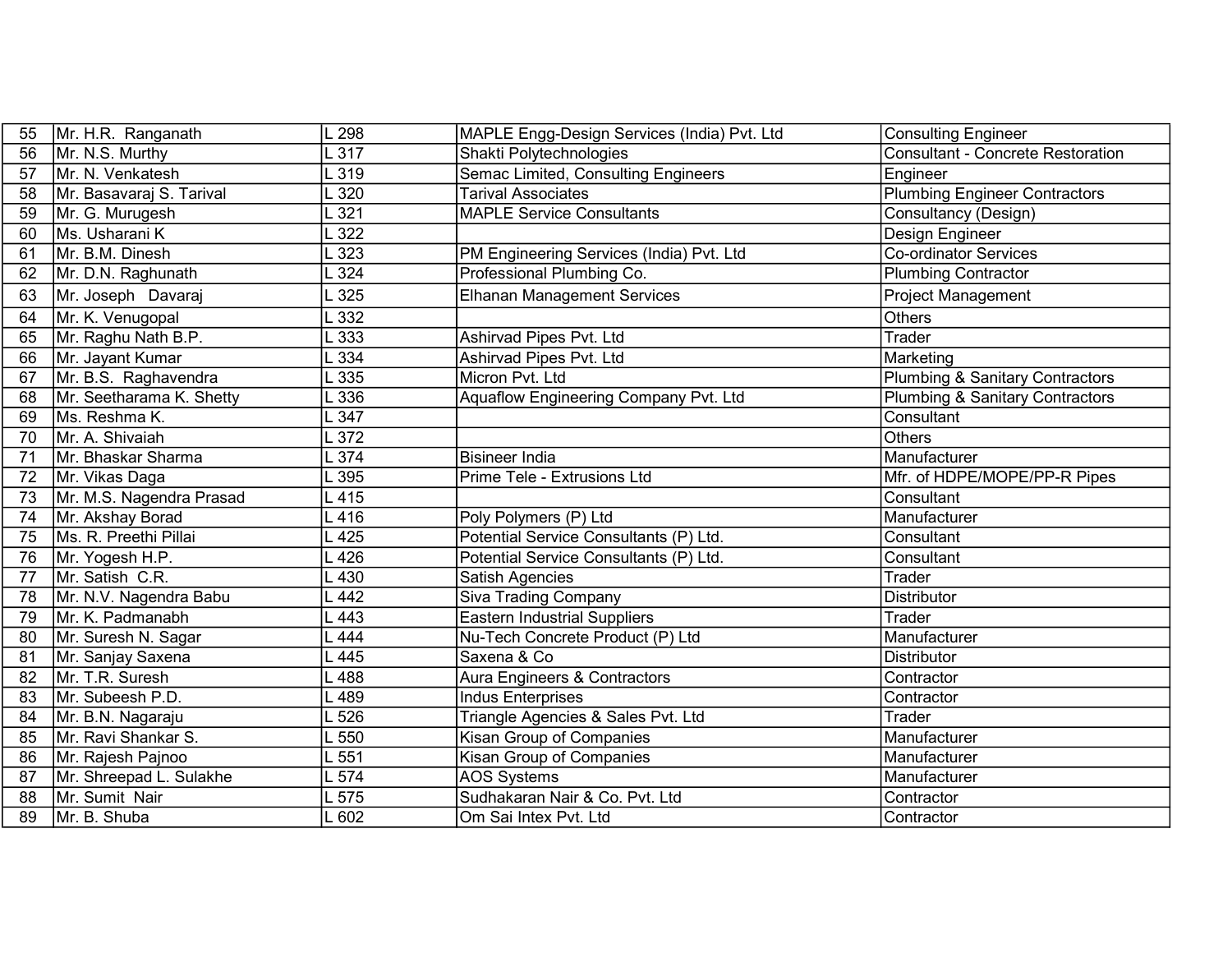| 90  | Mr. Nandeesha B.M.              | .638     | Semac Pvt. Ltd                                           | Consultant         |
|-----|---------------------------------|----------|----------------------------------------------------------|--------------------|
| 91  | Mr. Manjunatha H.R.             | 639      | Semac Pvt. Ltd                                           | Consultant         |
| 92  | Mr. K. N. Radha Krishna         | .696     | MEPLE Engg.-Design Services (I) Pvt. Ltd.                | Engineer           |
| 93  | Mrs. Salomi Rani                | .697     | Salomi & Associates                                      | Consultant         |
| 94  | Mr. B. Ramakrishna Rao          | L 756    | <b>Palladium Constructions Pvt Ltd</b>                   | Engineer           |
| 95  | Dr. R. Venkataraman             | L 759    |                                                          | Consultant         |
| 96  | Mr. Mazherulla Baig             | L761     | Potential Service Consultants (P) Ltd.                   | Consultant         |
| 97  | Mr. B.K. Prasad                 | .867     | <b>Industrial Hydraulics Agency</b>                      | Distributor        |
| 98  | Mr. K. Balasubramani            | .879     | B.S. Engineering, Sanitary Engineers & Contractors       | Contractor         |
| 99  | Mr. Vinod R.                    | $-880$   | Ecologic Solutions India Pvt. Ltd                        | Engineer           |
| 100 | Mr. Amit Gupta                  | L 889    | Prince System Pvt. Ltd.                                  | Trader             |
| 101 | Mr. Abhay Kumar Choudhary       | .895     | Mahadurga Pipe Centre                                    | Distributor        |
| 102 | Mr. Umashankar C.               | .896     | Sri Vinayak Domestic & Industrial Piping Co.             | Contractor         |
|     | 103   Mr. M. Sunil Kumar Shetty | .909     | Hyline Engineering Co. Pvt. Ltd                          | Contractor         |
|     | 104   Mr. B.V. Shiva Kumar      | .921     | VA Engineering Design Pvt.Ltd                            | Consultant         |
| 105 | Mr. N.R. Gnanesh                | 922      |                                                          | Consultant         |
| 106 | Mr. T. Nagiah                   | .963     | <b>Nival Tech Consultancy Engineers</b>                  | Consultant         |
| 107 | Mr. Dalpat Barot                | $-981$   |                                                          | Others             |
| 108 | Mr. Jitendra. M                 | .983     | Shobha Limited                                           | <b>Builder</b>     |
| 109 | Ms. Megha Srinivasamurthy       | $-1002$  | Style Box                                                | Architect          |
|     | 110   Mr. S. Nagaraju           | L 1013   | Saptha Engineers                                         | <b>Distributor</b> |
| 111 | Mr. C.V. Dilipkumar             | L 1019   | Geberit India                                            | Engineer           |
| 112 | Mr. Shambhu Bhatt               | L 1032   | Unitech Business Inc.                                    | <b>Distributor</b> |
| 113 | Mr. R. Venkatesa Perumal        | $\_1036$ | Voltas                                                   | Engineer           |
|     | 114   Mr. Chandrashekar K.      | L 1073   | Bhartiya International Ltd                               | Engineer           |
|     | 115   Mr. Dorai Vasanth Kumar   | L 1074   | <b>Vasanth Associates</b>                                | Architect          |
| 116 | Mrs. Shalini Sridhar            | L 1076   | <b>SYSN Consultants</b>                                  | Consultant         |
| 117 | Mr. Srikanth N.                 | L 1081   | <b>Bosch Ltd</b>                                         | Engineer           |
|     | 118   Mr. Thomas A.S.A.         | L 1084   | TF Air Systems Pvt. Ltd                                  | Contractor         |
|     | 119   Mr. Syed Azmathulla       | L 1093   | S.H. Engineering Works                                   | Manufacturer       |
| 120 | Mr. G. Venkateswara Naidu       | L 1119   | Om Shree Sai Engineering Work                            | Contractor         |
| 121 | Mr. Chethana K.N.               | L 1128   | Lead Consultancy & Engineering Services (India) Pvt. Ltd | Consultant         |
| 122 | Mr. Ganapathi Hebbar            | L 1129   | Kinara Power Systems and Projects Pvt. Ltd               | Manufacturer       |
|     | 123   Mr. Satish N. Iyengar     | L 1130   | <b>Services Consultants</b>                              | Consultant         |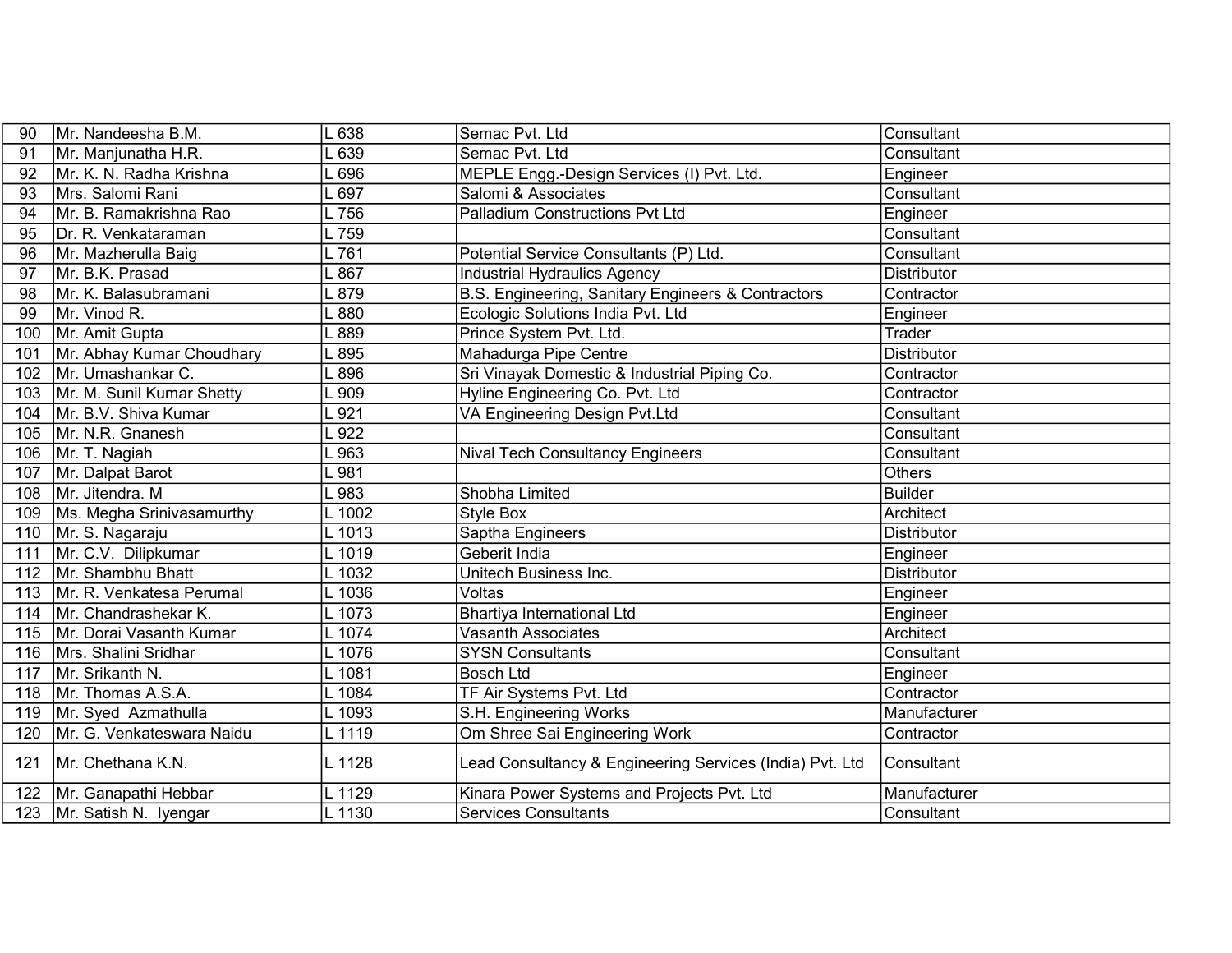| 124 | Mr. Nipul Desai                  | L 1138                 | New India Electricals Ltd         | <b>Distributor</b>     |
|-----|----------------------------------|------------------------|-----------------------------------|------------------------|
| 125 | Mr. Jude Rajesh Ferrao           | L 1159                 | <b>Shalom Consultants</b>         | Consultant             |
|     | 126   Mr. Balkrishna Mehta       | L 1172                 | Shreeji Engineers                 | Engineer               |
| 127 | Mr. Shyam                        | L 1179                 | M.P. Ceramics                     | <b>Distributor</b>     |
| 128 | Mr. K. Srinivas                  | L 1180                 | Rajshree Inc.                     | Trader                 |
| 129 | Mr. K.S. Amarnath                | L 1216                 | <b>Katta Ceramics</b>             | <b>Distributor</b>     |
| 130 | Mr. Gourav Gupta                 | L 1217                 | <b>Nandkishore Tubes</b>          | Distributor            |
| 131 | Mr. Ashok Jain                   | L 1218                 | Mahesh Hardware & Pipes Pvt. Ltd  | Distributor            |
| 132 | Mr. Rajeev Kumar Garg            | L 1219                 | Nav Durga Pipes & Fittings        | Trader                 |
| 133 | Mr. Murali Krishna. B            | L 1220                 | Sobha Developers Ltd              | Consultant, Contractor |
| 134 | Ms. Shyni K.                     | L 1221                 | Sobha Developers Ltd              | Engineer               |
| 135 | Mr. S. Sangameswaran             | L 1222                 | Sobha Developers Ltd              | Consultant, Contractor |
| 136 | Mr. V. Damothiran                | L 1236                 | Sobha Developers Ltd              | Consultant, Contractor |
|     | 137   Mr. B. Shashi Kumar        | L 1237                 | Sobha Developers Ltd              | Consultant, Engineer   |
|     | 138   Mr. Virendra Kumar Girdhar | $L$ 1238               | Virendra Kumar Girdhar            | Architect              |
| 139 | Mr. Nand Kishor Verma            | $\lfloor 1254 \rfloor$ | Infosys Ltd                       | Engineer               |
| 140 | Mr. D.S. Harish                  | L 1257                 | Leela & Leela Associates          | Architect              |
| 141 | Mr. Subhan Sharief               | L 1261                 | M.S. Watertech Pvt. Ltd           | Contractor             |
| 142 | Mr. Conrad Saldanha              | L 1271                 | Mantri Developers Pvt. Ltd        | <b>Builder</b>         |
| 143 | Mr. Deepak Loomba                | L 1279                 | <b>Buildwares</b>                 | <b>Distributor</b>     |
| 144 | Mr. Prasanna Kumar S.L.          | L 1281                 | <b>MAPLE Service Consultants</b>  | Consultant             |
| 145 | Mr. A. Ashok                     | L 1291                 | C.R.I. Pumps Private Limited      | Manufacturer           |
| 146 | Mr. Shivananda Pujer             | L 1320                 | <b>Bosch Ltd</b>                  | Engineer               |
| 147 | Mr. Neelivethil Rajeev           | L 1321                 | ESPA India & Middle East          | <b>Distributor</b>     |
| 148 | Mr. Divyesh Kumar                | L 1353                 | <b>Sunrise Sales Corporation</b>  | <b>Distributor</b>     |
| 149 | Mr. Vishal Agarwal               | L 1388                 | Calcutta Tube Centre              | Trader                 |
| 150 | Mr. Nagaraj R. Katti             | L 1394                 | <b>Flow Well Engineers</b>        | <b>Distributor</b>     |
| 151 | Mr. Subramanya H.L.              | L 1419                 | Athreya & Co.                     | Contractor             |
|     | 152   Mr. Rudraswamy C.T.        | $L$ 1420               | Viega GmbH Co. KG                 | Manufacturer           |
| 153 | Mr. S. Chandra Shekhar           | L 1422                 | C.A. Galiakotwala & Co. Pvt. Ltd  | Trader                 |
| 154 | Mr. Umesh B.S.                   | L 1423                 | Sobha Developers Ltd              | <b>Builder</b>         |
| 155 | Mr. B. Srikanth                  | L 1424                 | <b>Srivinayak Engineers</b>       | Engineer               |
| 156 | Mr. Ramesh B.                    | L 1427                 | Greencircles Contractors Pvt. Ltd | Contractor             |
| 157 | Mr. C.J. Balaji                  | L 1432                 | CVS Trading Co.                   | Distributor            |
| 158 | Mr. Rahul Metrani                | L 1433                 | Southern Sanitation               | Contractor             |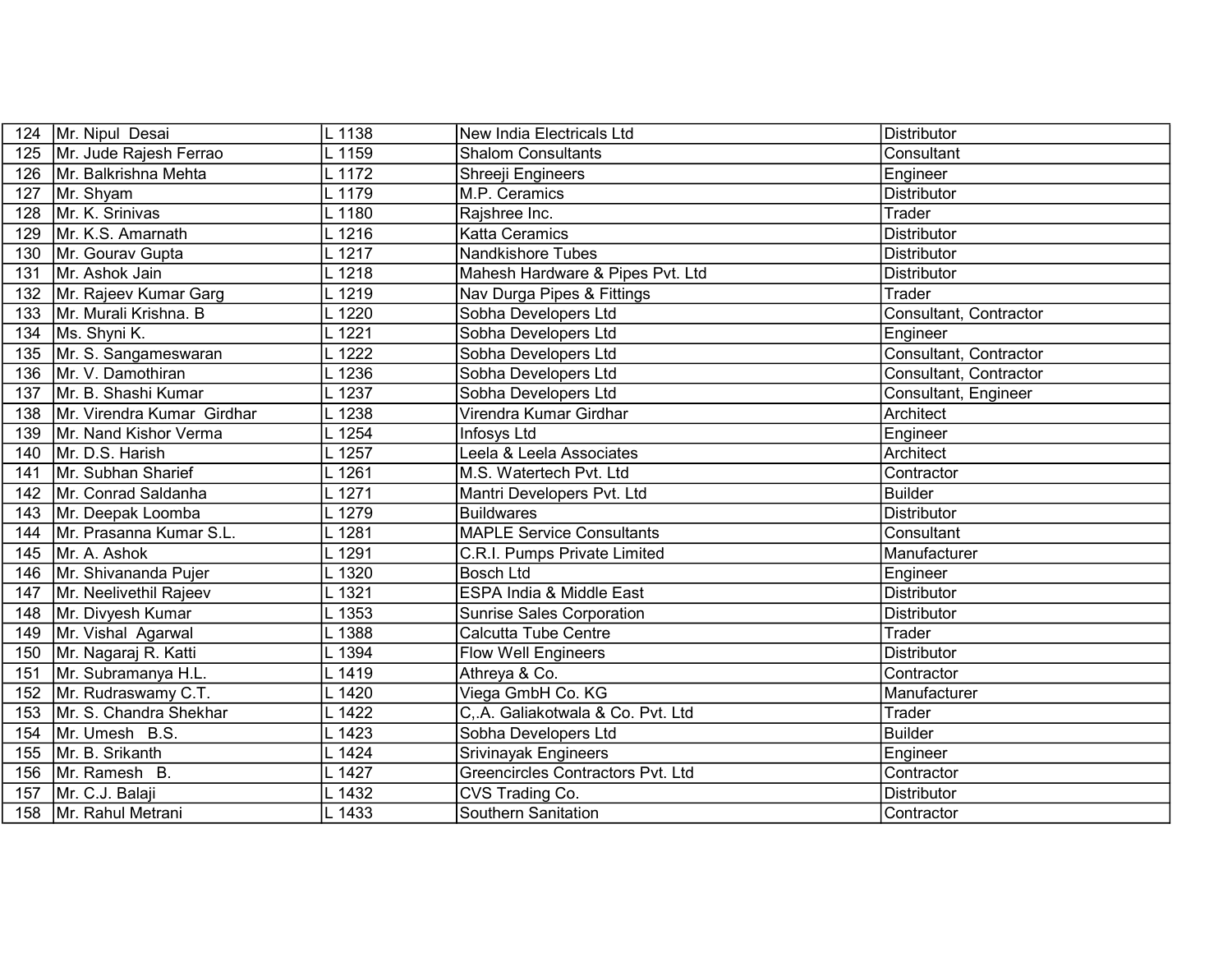| 159 | Mr. H. Azeez Ahamed          | L 1435   | <b>Building Innovation Technologies</b> | Consultant                       |
|-----|------------------------------|----------|-----------------------------------------|----------------------------------|
| 160 | Mr. Shreekanth Mohan Padiyar | 1436     | Mahesh Hardware & Pipes Pvt. Ltd        | <b>Distributor</b>               |
| 161 | Mr. Nagesh                   | L 1441   | Komala Enterprises                      | <b>Distributor</b>               |
| 162 | Mr. Praveen K.S.             | L 1442   | Sobha Developers Ltd                    | Consultant; Engineer             |
| 163 | Mr. Madhukar B.A.            | L 1443   | Potential Project Managers Pvt. Ltd     | Consultant                       |
| 164 | Mr. Shravan Mehra            | 1457     | Spectra Pipes Pvt. Ltd                  | Manufacturer                     |
| 165 | Mr. Mari Raj                 | L 1467   | <b>Akshay Piping Systems</b>            | Distributor                      |
| 166 | Mr. Deepak Kumar G           | L 1479   | Mechzephyr Engineering                  | Distributor                      |
| 167 | Mr. Syed Sirajudeen          | 1483     | <b>Crecent Engineering Works</b>        | Contractor                       |
| 168 | Mr. R. Karthikeyan           | 1487     | Sycone CPMC Pvt. Ltd                    | Consultant                       |
| 169 | Mr. Mahesh Babu D.           | L 1488   | Sycone CPMC Pvt. Ltd                    | Consultant                       |
| 170 | Mr. Ram Babu Singh           | L 1499   | Ozonegroup                              | Consultant                       |
| 171 | Mr. Syed Mohadeen            | L 1505   | Conex Universal Ltd                     | Manufacturer                     |
| 172 | Mr. Mohammed Sadiq Pasha     | L 1516   | Entask Consultancy Services Pvt. Ltd    | Consultant                       |
| 173 | Mr. Varun Poddar             | $L$ 1517 | Ashirvad Pipes Pvt. Ltd                 | Manufacturer                     |
| 174 | Mr. Bharat D. Thakkar        | L 1530   | Pipeco India Private Limited            | $\overline{T}$ rader             |
| 175 | Mr. Parameshwara Murthy P.M. | L 1532   | Param Enviro Engineers                  | Consultant; Engineer             |
| 176 | Mr. Hussain Aftab Hararwala  | 1582     | <b>Hydromatic Engineering Company</b>   | <b>Distributor</b>               |
| 177 | Mr. V.S. Pramod Kumar        | L 1598   | <b>ACE Agro Consultancy Services</b>    | <b>Distributor</b>               |
| 178 | Mr. Suresh N. Sagar          | $L$ 1627 | Omplast Inc.                            | Manufacturer                     |
| 179 | Mr. C M Reddy                | L 1662   | <b>Total Solutions Intec</b>            | <b>MD</b>                        |
| 180 | Mr. B Srinivasan             | 1673     | RSP Design Consultant (I) Pvt Ltd       | Senior Design Engineer           |
| 181 | Mr. Mallikarajun             | L 1674   | RSP Design Consultant (I) Pvt Ltd       | Senior Design Engineer           |
| 182 | Mr. V Mahesh Kumar           | L 1675   | C B Services Design                     | <b>Principal Consultant</b>      |
| 183 | Mr. Paras T Chowatia         | L 1693   | Sharp Ply (India) Pvt. Ltd.             | Director                         |
| 184 | Mr. Bheem Reddy Patil        | L 1703   | Palladium Constructions Pvt Ltd         | <b>Manager Services</b>          |
| 185 | Mr. Chandra Sekhar Nettem    | L 1726   | Ashirvad Pipes Pvt. Ltd                 | <b>Director Business Dev</b>     |
| 186 | Mr. Tushar Lokare            | L 1727   | Ashirvad Pipes Pvt. Ltd                 | <b>Product Market Manager</b>    |
| 187 | Mr. Praveen Kumar Dharne     | L 1728   | Ashirvad Pipes Pvt. Ltd                 | Junior Production Market Manager |
| 188 | Mr. Mitra Sripada            | L 1745   | Designtree Service Consultants P Ltd    | Consultant                       |
| 189 | Mr. Prashanth Gururaj        | L 1746   | Designtree Service Consultants P Ltd    | Consultant                       |
| 190 | Mr. Hussain Buxa             | L 1747   | Orient Ecosystems Pvt. Ltd.             | Trader                           |
| 191 | Mr. Murtuza Adenwala         | L 1748   | Orient Ecosystems Pvt. Ltd.             | Trader                           |
| 192 | Mr. N Ramakrishna rao        | L 1798   | W S Atkins India Pvt Ltd                | Consultant                       |
| 193 | Mr. Shashidhar Marla         | L 1804   | <b>Sureshh Electricals</b>              | Manufacturer                     |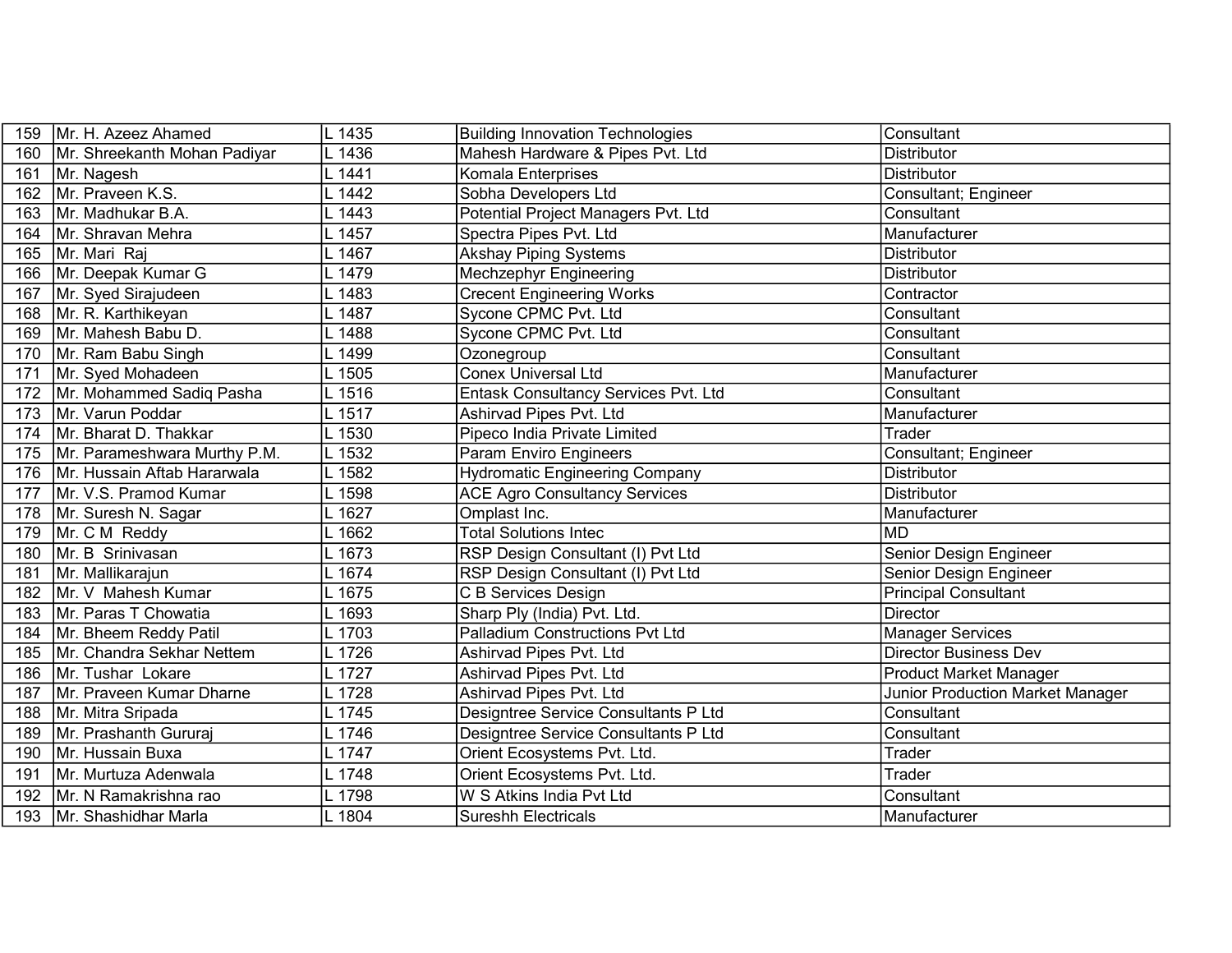| 194 | Mr. Pramod Kumar Singh     | L 1805 | ADG                                     | <b>Others</b>                        |
|-----|----------------------------|--------|-----------------------------------------|--------------------------------------|
| 195 | Mr. Vimal Kumar            | L 1951 | QDC India Consulting Pvt. Ltd.          | Consultant                           |
| 196 | Mr. Rajesh B K             | L 1957 | Currie & Brown India Pvt. Ltd.          | Consultant                           |
| 197 | Mr. Raghavendra Prasad J   | L 1982 | <b>Saligram Engineering Works</b>       | Contractor                           |
| 198 | Ms. Manjushree P           | 2010   | Sobha Limited                           | Engineer                             |
| 199 | Mr. Nagaraj K B            | 2143   | Maverik Facility Management Pvt. Ltd.   | Contractor                           |
| 200 | Mr. Shashikanth V Pobbathi | 2150   | Pobbathi Enterprises                    | Trader/Distributor                   |
| 201 | Mr. Karan Hans             | 2171   | Zoloto Industries                       | Manufacturer                         |
| 202 | Mr. Manohar S              | 2181   | Hydro Energiser Solutions Pvt. Ltd.     | Contractor                           |
| 203 | Mr. Shishir Bhandary       | .2187  | Grundfos Pumps India Pvt. Ltd.,         | Manufacturer                         |
| 204 | Mr. Siddharth Venkatesh    | 2194   | <b>Siddharth Electricals</b>            | Contractor/Trader/Distributor        |
| 205 | Mr. Rishabh Jain           | 2195   | Integrated Flowtech Pvt. Ltd.,          | Trader/Distributor                   |
| 206 | Mr. Prasad M               | 2196   | Designtree Service Consultants Pvt. Ltd | Consultant                           |
| 207 | Mr. Santosh Kumar K N      | 2197   | Designtree Service Consultants Pvt. Ltd | Consultant                           |
| 208 | Mr. Rakesh H R             | 2198   | Designtree Service Consultants Pvt. Ltd | Consultant                           |
| 209 | Mr. Thanu Kumar K M        | 2199   | Designtree Service Consultants Pvt. Ltd | Consultant                           |
| 210 | Ms. Lakshmi M              | 2200   | Designtree Service Consultants Pvt. Ltd | Consultant                           |
| 211 | Mr. Madhu N                | 2201   | Designtree Service Consultants Pvt. Ltd | Consultant                           |
| 212 | Mr. K Sujan Sabarinath     | 2202   | Designtree Service Consultants Pvt. Ltd | Consultant                           |
| 213 | Mr. K Viswanageswar        | 2203   | Designtree Service Consultants Pvt. Ltd | Consultant                           |
| 214 | Mr. Madhusudan C S         | 2204   | <b>Santech Engineers</b>                | Contractor, Engineer                 |
| 215 | Mr. Pramodh B              | 2205   | Santech Engineers                       | Contractor, Engineer                 |
| 216 | Mr. Madhusudan Jammi       | 2206   | Sobha Limited                           | Engineer                             |
| 217 | Mr. M A Naveen Kumar       | 2207   | Sobha Limited                           | Engineer                             |
| 218 | Mr. Hareesh P              | 2208   | Sobha Limited                           | Engineer                             |
| 219 | Ms. Nuthana Ramanand       | 2209   | Sobha Limited                           | Engineer                             |
| 220 | Mr. Harsha A               | 2211   | <b>Brigade Enterprises Limited</b>      | <b>Builder/Real Estate Developer</b> |
| 221 | Mr. Umesha V               | 2212   | <b>Brigade Enterprises Limited</b>      | <b>Builder/Real Estate Developer</b> |
| 222 | Mr. V Vijaya Kumar         | 2213   | <b>Brigade Enterprises Limited</b>      | <b>Builder/Real Estate Developer</b> |
| 223 | Mr. Vasantha Kumar K       | 2214   | <b>Brigade Enterprises Limited</b>      | <b>Builder/Real Estate Developer</b> |
| 224 | Mr. Girish V Kittali       | 2215   | <b>Indus Service Consultants</b>        | Consultant                           |
| 225 | Ms. Prajwala M N           | .2216  | <b>Indus Service Coonsutants</b>        | Consultant                           |
| 226 | Mr. Anand B G              | 2217   | ESVE Design Solutions Pvt. Ltd.,        | Consultant                           |
| 227 | Ms. Shalini T R            | 2218   | ESVE Design Solutions Pvt. Ltd.,        | Consultant                           |
| 228 | Mr. A Ramanujam            | 2219   | Infiniti Solar Solutions                | Contractor                           |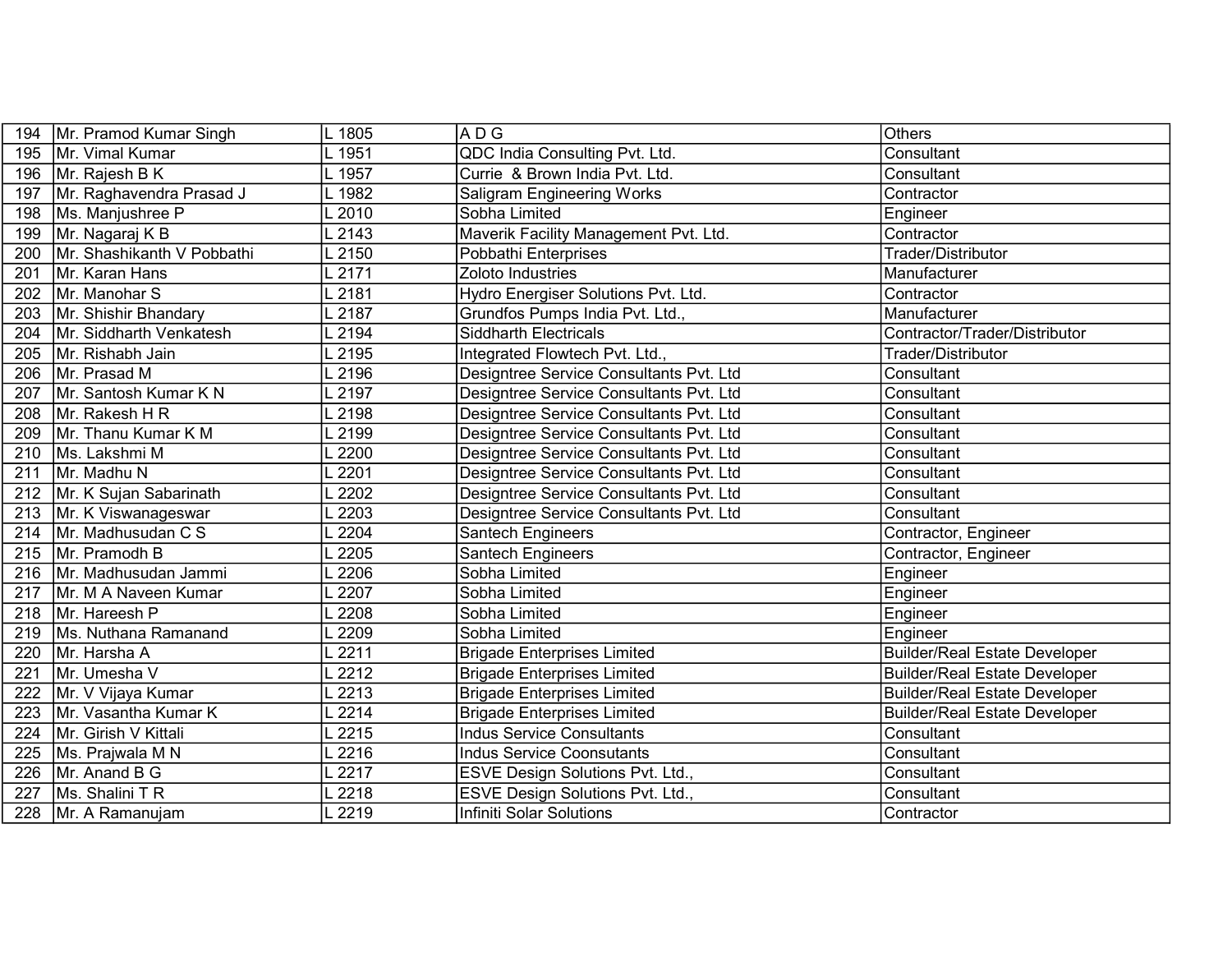| 229 | Mr. R Ramchanran            | 2220  | <b>MEP Tech Construction</b>               | Contractor                           |
|-----|-----------------------------|-------|--------------------------------------------|--------------------------------------|
| 230 | Mr. Anil Kumar R            | 2221  | Adithi Building Service Consultants        | Consultant                           |
| 231 | Mr. Murali B S              | 2222  | <b>Adithi Building Service Consultants</b> | Consultant                           |
| 232 | Mr. N Munegowda             | 2223  | Mantri Developers Pvt. Ltd.,               | Engineer                             |
| 233 | Ms. Sri Lakshmi Y K         | 2224  | Mantri Developers Pvt. Ltd.,               | <b>Builder/Real Estate Developer</b> |
| 234 | Ms. Harshita N R            | 2225  | <b>Cratis Designers</b>                    | Consultant                           |
| 235 | Ms. Shalini S               | 2226  | <b>Cratis Designers</b>                    | Consultant                           |
| 236 | Mr. C R Sudhakar            | 2227  | Sobha Projects Trade Pvt. Ltd.,            | Contractor                           |
| 237 | Ms. Gayatri Goudar          | 2228  | Sobha Projects Trade Pvt. Ltd.,            | Contractor                           |
| 238 | Mr. Jomon K Joseph          | 2229  | Sobha Projects Trade Pvt. Ltd.,            | Contractor                           |
| 239 | Mr. Senthil Kumar           | 2230  | Sobha Projects Trade Pvt. Ltd.,            | Contractor                           |
| 240 | Mr. Vineet Kumar Bhaskar    | 2231  | Geberit Plumbikng Tech Pvt. Ltd.           | Consultant                           |
| 241 | Ms. Malashree M K           | 2232  | Geberit Plumbikng Tech Pvt. Ltd.           | Engineer                             |
| 242 | Mr. Suresh S K              | 2233  | Maple Engg-Design Services (I) Pvt. Ltd.,  | Consultant                           |
| 243 | Mr. R Sunil Kumar           | 2234  | Maple Engg-Design Services (I) Pvt. Ltd.,  | Consultant                           |
| 244 | Mr. G Anil Kumar            | 2238  | <b>Akruthi Enviro Solutions</b>            | Trader/Distributor                   |
| 245 | Mr. Mufaddal Fakhri         | 2321  | Fakhri Sons                                | Trader/Distributor                   |
| 246 | Mr. Akshay Unawane          | 2322  | Nirmala Enterprises                        | Trader/Distributor                   |
| 247 | Mr. Sridhar K               | 2323  | Nirmala Enterprises                        | Trader/Distributor                   |
| 248 | Mr. A K. Magudeswaran       | 2366  | Mott. Macdonald, London UK                 | Consultant                           |
| 249 | Mr. Sasikumar V             | 2379  | Grundfos Pumps India Pvt. Ltd.,            | Manufacturer                         |
| 250 | Mr. Tom Joy                 | 2384  | Grundfos Pumps India Pvt. Ltd.,            | Manufacturer                         |
| 251 | Mr. Ganesh Kumar Kottalanka | 2385  | Bhartiya City Developers Pvt.Ltd.,         | Engineer                             |
| 252 | Mr. Sreekumar P             | 2485  | Ion Exchange India Limited                 | Manufacturer                         |
| 253 | Mr. Nagraj Pattar           | 2501  | <b>Wipro Limited</b>                       | <b>Builder/Real Estate Developer</b> |
| 254 | Mr. K Krishna Prasad        | 2503  | Energen Hybrid Systems                     | Trader/Distributor                   |
| 255 | Mr. Shivananda N            | 2505  | Divyasree Developers Pvt Ltd.              | Engineer                             |
| 256 | Mr. Sushil Kumar Patra      | 2506  | Divyasree Developers Pvt Ltd.              | Engineer                             |
| 257 | Mr. Ashwathanarayan C       | 2507  |                                            | <b>Others</b>                        |
| 258 | Mr. D N Keshva              | 2508  |                                            | Others                               |
| 259 | Mr. Bupalan S               | 2509  |                                            | <b>Others</b>                        |
| 260 | Mr. Madhu Y C               | .2510 |                                            | <b>Others</b>                        |
| 261 | Mr. Indrajith B V           | .2511 | <b>ESVE Design Solutions Pvt Ltd</b>       | Consultant                           |
| 262 | Mr. Padmashree G            | 2512  | <b>ESVE Design Solutions Pvt Ltd</b>       | Consultant                           |
| 263 | Ms. Mamatha B V             | 2513  | <b>ESVE Design Solutions Pvt Ltd</b>       | Consultant                           |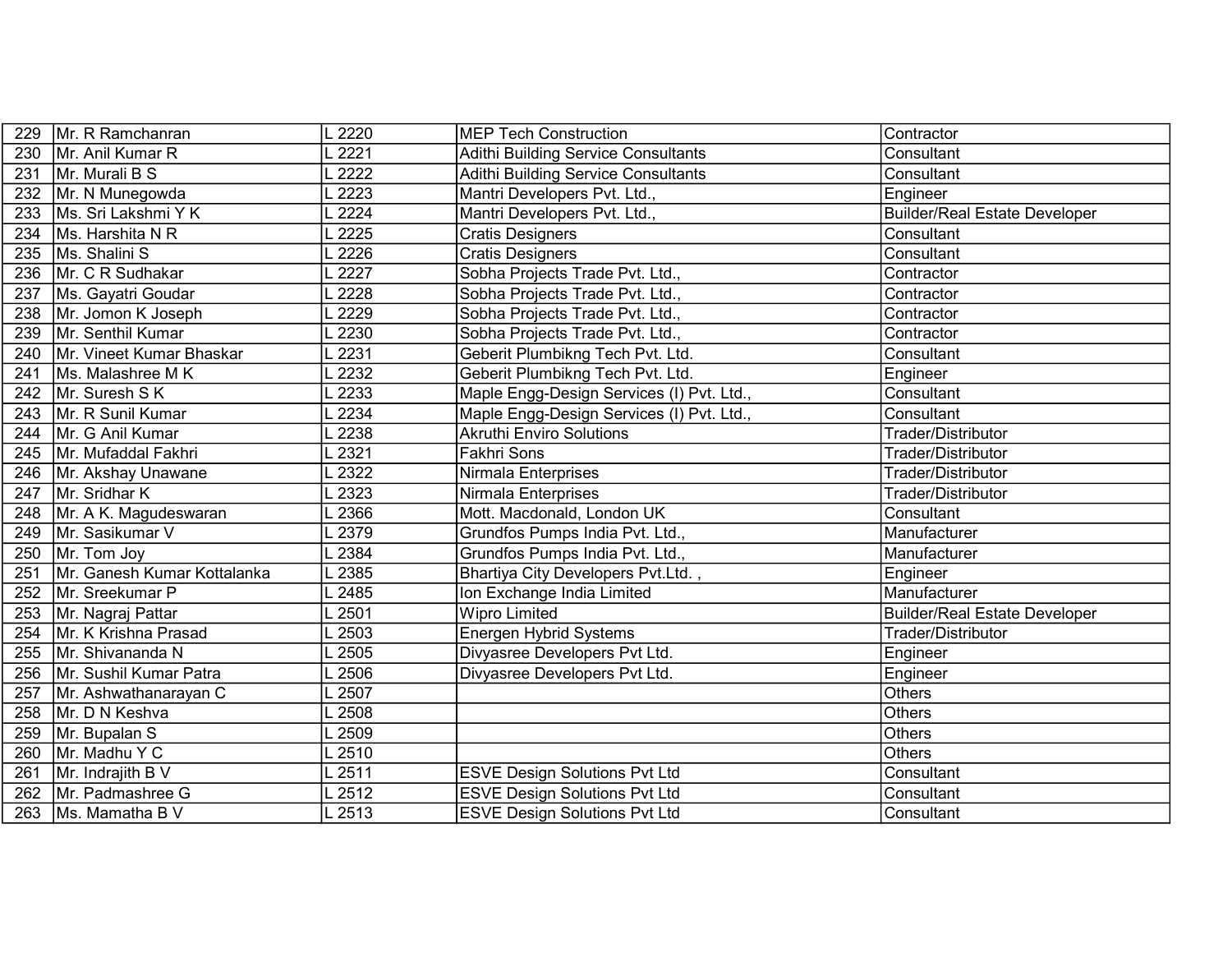| 264 | Mr. R Venkata Surya Kiran | 2514  | <b>ESVE Design Solutions Pvt Ltd</b>      | Consultant                           |
|-----|---------------------------|-------|-------------------------------------------|--------------------------------------|
| 265 | Mr. Vinesh T              | .2515 | Sobha Limited                             | Consultant                           |
| 266 | Mr. Vivek H S             | .2516 | Sobha Limited                             | Consultant                           |
| 267 | Mr. Manjunathan M         | .2517 | Sobha Limited                             | Consultant                           |
| 268 | Mr. Navin V Kulkarni      | 2518  | Sobha Limited                             | Consultant                           |
| 269 | Mr. Jagapragadesh M       | 2519  | Sobha Limited                             | Consultant                           |
| 270 | Mr. Sultan Vilal Patel    | .2520 | Sobha Limited                             | Consultant                           |
| 271 | Ms. Chandna K N           | 2521  | Sobha Limited                             | Consultant                           |
| 272 | Mr. Dinoo P G             | 2522  | Sobha Limited                             | Consultant                           |
| 273 | Mr. Janardhan K C         | 2523  | Sobha Limited                             | Consultant                           |
| 274 | Mr. Navin Kumar K         | 2524  | Sobha Limited                             | Consultant                           |
| 275 | Mr. R Poopathi Seenavasan | 2525  | Sobha Limited                             | Consultant                           |
| 276 | Mr. William Das           | .2526 | Sobha Limited                             | Consultant                           |
| 277 | Mr. Deepak Kulkarni       | 2527  |                                           | <b>Others</b>                        |
| 278 | Mr. Wasim Akram           | 2528  | Sobha Projects & Trade Pvt Ltd            | Engineer                             |
| 279 | Mr. Vishnu Prasad         | 2529  | Sobha Projects & Trade Pvt Ltd            | Engineer                             |
| 280 | Ms. Drishya               | .2530 |                                           | <b>Others</b>                        |
| 281 | Mr. Girish Kulkarni       | 2531  | KNK Construction Pvt. Ltd.,               | Contractor                           |
| 282 | Mr. Dhananjaya S H        | 2532  | KNK Construction Pvt. Ltd.,               | Contractor                           |
| 283 | Mr. Anil Kumar K R        | 2533  |                                           | <b>Others</b>                        |
| 284 | Mr. Nitesh S. Acharya     | 2534  | Maple Engg-Design Services (I) Pvt Ltd.,  | Consultant                           |
| 285 | Mr. Ashwath Narayan K     | 2535  | <b>Indus Corp</b>                         | Trader/Distributor                   |
| 286 | Mr. Arun Kumar P          | 2536  | <b>Indus Consultants</b>                  | Trader/Distributor                   |
| 287 | Ms. Pooja V S             | 2537  | Design Tree Service Consultants Pvt Ltd   | Consultant                           |
| 288 | Mr. Prajwal P             | 2538  | Design Tree Service Consultants Pvt Ltd   | Consultant                           |
| 289 | Ms. Vijay B A             | 2539  | Potential Project Managers Pvt Ltd.,      | Consultant                           |
| 290 | Mr. Anand Kumar M E       | 2540  | Potential Project Managers Pvt Ltd.,      | Consultant                           |
| 291 | Mr. Sanjay Jude Nathan    | 2541  | Lehry Instrumentation & Valves Pvt. Ltd., | Consultant                           |
| 292 | Mr. Achuth P              | 2542  | Lehry Instrumentation & Valves Pvt. Ltd., | Consultant                           |
| 293 | Mr. P L Shashidhara       | 2543  | <b>SVR Constructions</b>                  | Consultant                           |
| 294 | Mr. M A Anil Kumar        | 2544  | Adarsh Developers, Bangalore              | Engineer                             |
| 295 | Mr. V K Yogesh            | 2898  | Rishabh Infracon Limited                  | <b>Builder/Real Estate Developer</b> |
| 296 | Mr. B Arjun               | .3124 | Massline Enigneers                        | Engineer                             |
| 297 | Ms. K Sailaja Kumari      | 3188  | WSP Consultants India Pvt Ltd.            | Engineer                             |
| 298 | Mr. S.R. Kumar            | _3305 | Aruna Green Ventures Pvt. Ltd.            | Manufacturer                         |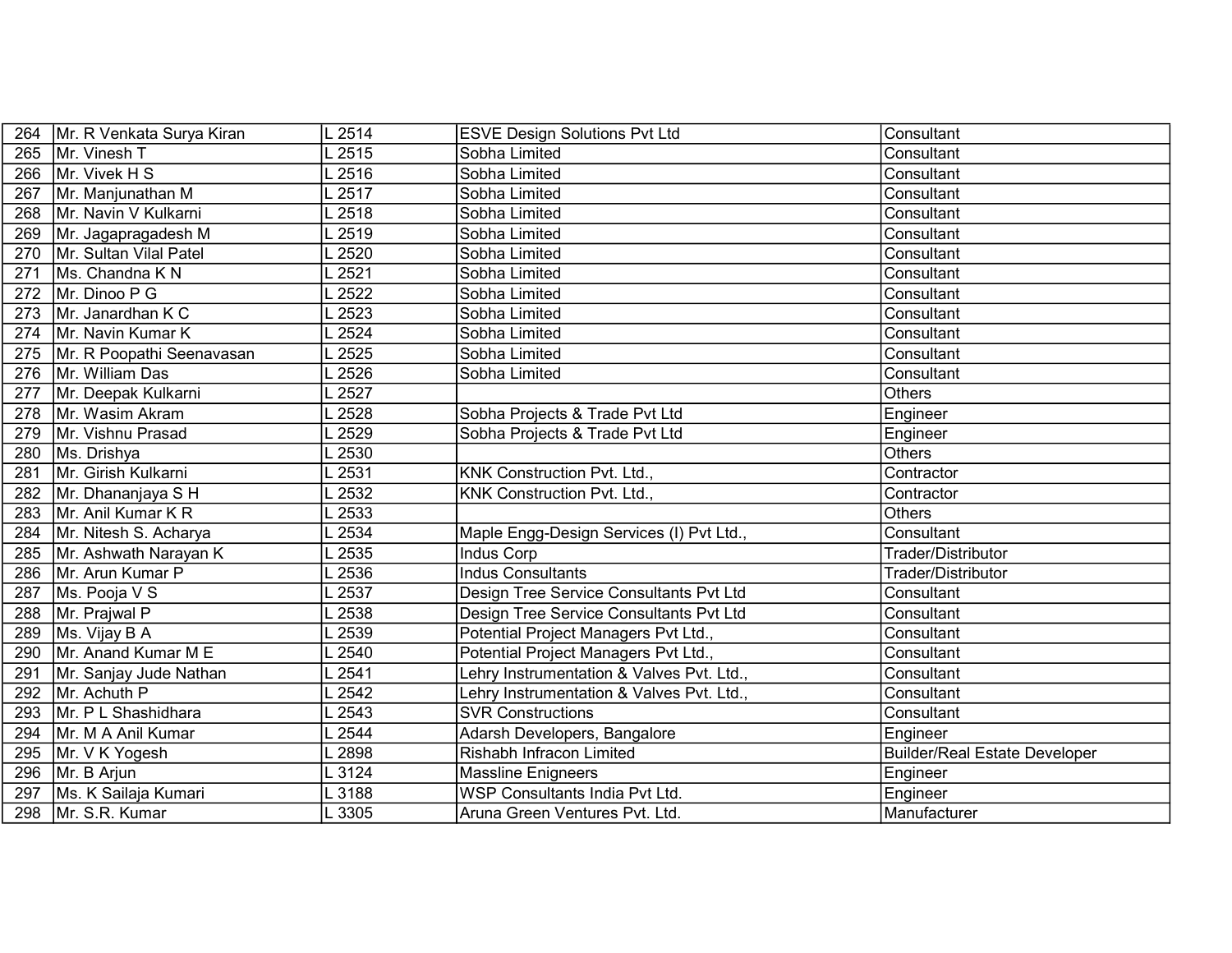| 299 | Mr. Chinnusamy. K.         | .3310  | Watermart Retail India Pvt. Ltd.               | Trader/Distributor                      |
|-----|----------------------------|--------|------------------------------------------------|-----------------------------------------|
| 300 | Mr. H. Gopal               | .3313  | Melgiri Power Infra Pvt. Ltd.                  | Contractor                              |
| 301 | Mr. B. Nagaraju            | .3314  | Ess Ess Plumbing & Sanitary Works              | Contractor                              |
| 302 | Ms. Ranjini Venugopal      | .3315  | Total Enviornment Building Solutions Pvt. Ltd. | Engineer                                |
| 303 | Mr. Mariraj                | .3316  | Kaveri Poly Infra Material Suppliers           | Trader/Distributor                      |
| 304 | Mr. B. S. Shiva Kumar      | L 3318 | Larsen & Turbo                                 | Engineer, Builder/Real Estate Developer |
| 305 | Mr. K. Ponnusamy           | 3325   | Foryou Civil Services                          | Contractor                              |
| 306 | Mr. Varun Atreya           | 3326   | Santech Engg. Pvt. Ltd.                        | Contractor                              |
| 307 | Mr. Aditya Atreya          | .3327  | Santech Engg. Pvt. Ltd.                        | Contractor                              |
| 308 | Mr. Nemachandra D          | .3336  | Exergy Heating Solutions Pvt. Ltd.             | Mfr., Contractor, Trader/Distributor    |
| 309 | Mr. Abubakker. A           | .3337  | Plomero Engineers And Consultants Pvt. Ltd.    | Engineer, Consultant                    |
| 310 | Mr. Syed Khundmir Ashfak   | -3346  | Powerdesign MEP Consultants Private Limited    |                                         |
| 311 | Mr. P. K. Rama Reddy       | -3381  | R. N. Engineering Works                        | Contractor                              |
| 312 | Mr. Konda Rami Reddy       | -3384  | WSP Consultant India Pvt. Ltd.                 | Engineer                                |
| 313 | Ms. Latha M. S             | -3786  | ESVE Design Solutions Pvt. Ltd.                |                                         |
| 314 | Ms. Dikshitha S            | L-3787 | ESVE Design Solutions Pvt. Ltd.                | Consultant                              |
| 315 | Ms. Spoorthi S.            | -3788  | <b>ESVE Design Solutions Pvt. Ltd.</b>         | Consultant                              |
| 316 | Mr. Yathin R. K.           | -3789  | ESVE Design Solutions Pvt. Ltd.                | Consultant                              |
| 317 | Mr. Ravi Shankar R. S.     | -3790  | <b>Industrial Hydraulics Agency</b>            | Consultant                              |
| 318 | Ms. Athmiya J S            | L-3791 | <b>Industrial Hydraulics Agency</b>            | Trader/Distributor                      |
| 319 | Mr. Rahul Yargattikar      | -3792  | Energen Hybrid Systems                         | Engineer                                |
| 320 | Mr. Abhilash S. C.         | -3793  | Energen Hybrid Systems                         | Engineer                                |
| 321 | Mr. Sanjeev Kolar          | L-3794 | Sukruta Agencies                               | Engineer                                |
| 322 | Mr. Santosh S. S.          | -3795  | Sukruta Agencies                               | Engineer                                |
| 323 | Ms. Anusha V               | -3796  | D T Studio Pvt. Ltd.                           | Engineer                                |
| 324 | Mr. Gowtham S.             | -3797  | D T Studio Pvt. Ltd.                           | Architect/Interior Designer             |
| 325 | Mr. Sreeramachandra Murthy | L-3798 | Puravankara Limited                            | <b>Builder/Real Estate Developer</b>    |
| 326 | Mr. Parameshwar S. K.      | -3799  | Puravankara Limited                            | <b>Builder/Real Estate Developer</b>    |
| 327 | Ms. Sharvari K. P.         | -3800  | Geberit Plumbing Technology Private Limited    | Engineer                                |
| 328 | Mr. Bipin Kumar I. Dubey   | -3801  | <b>Geberit Plumbing Technology</b>             |                                         |
| 329 | Mr. Ganesh B. B.           | L-3802 | Geberit Plumbing Technology Private Limited    |                                         |
| 330 | Mr. Sagar P Kulal          | -3803  | <b>Geberit Plumbing Technology</b>             | Engineer                                |
| 331 | Mr. Shankar G              | -3804  | Sobha Ltd.                                     |                                         |
| 332 | Mr. Joji Johny             | L-3805 | Sobha Ltd.                                     | Engineer                                |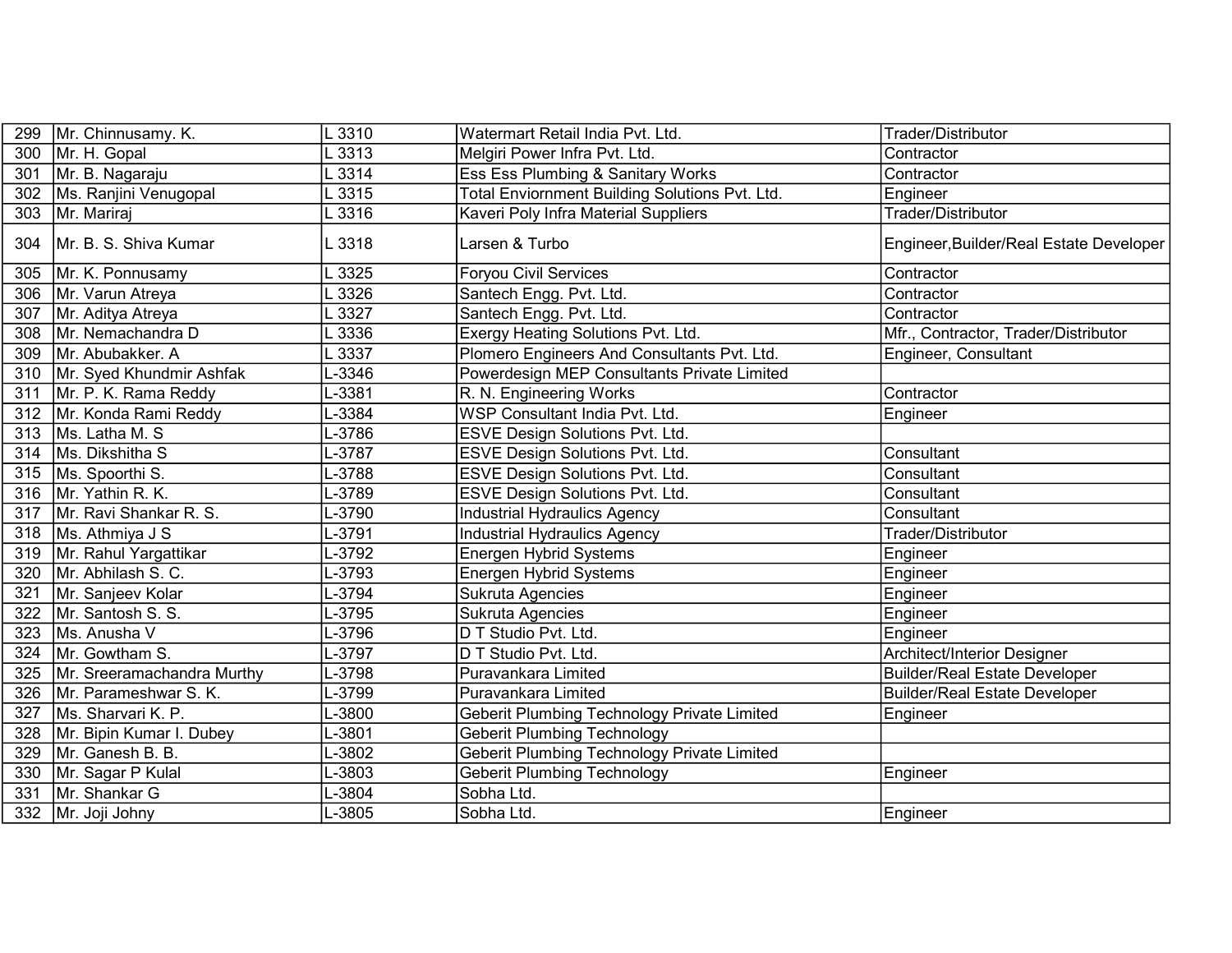| 333 | Mr. Manjunatha K.         | -3806   | Sobha Ltd.                                   | Engineer                             |
|-----|---------------------------|---------|----------------------------------------------|--------------------------------------|
| 334 | Mr. Vaseekaran P.         | -3807   | Sobha Ltd.                                   |                                      |
| 335 | Mr. Thalacheeri Ramu      | L-3808  | Sobha Ltd.                                   | Engineer                             |
| 336 | Mr. Aravind K.            | -3809   | Sobha Ltd.                                   | Engineer                             |
| 337 | Mr. Sampath Kumar S       | -3810   | Sobha Ltd.                                   | <b>Builder/Real Estate Developer</b> |
| 338 | Ms. Deepika B. U.         | $-3811$ | Sobha Ltd.                                   | Engineer                             |
| 339 | Mr. Yogesha P.            | L-3812  | Design Tree Service Consultants Pvt Ltd.     |                                      |
| 340 | Ms. Chaithra H. K.        | $-3813$ | Design Tree Service Consultants Pvt Ltd.     | Consultant                           |
| 341 | Mr. Ninganagoceda Patil   | -3814   | Design Tree Service Consultants Pvt Ltd.     | Consultant                           |
| 342 | Mr. Puneeth               | L-3815  | Design Tree Service Consultants Pvt Ltd.     | Consultant                           |
| 343 | Ms. Anusha Umesh Naik     | L-3816  | Design Tree Service Consultants Pvt Ltd.     | Consultant                           |
| 344 | Ms. Radha T. K.           | $-3817$ | Design Tree Service Consultants Pvt Ltd.     | Consultant                           |
| 345 | Mr. Pavan H.              | $-3818$ | ACO Systems & Solutions Pvt. Ltd.            | Engineer                             |
| 346 | Mr. Sachinnath S.         | L-3819  | ACO Systems & Solutions Pvt. Ltd.            | Engineer                             |
|     | 347   Mr. Shreedhar       | $-3820$ | Maple Engg Design Services (India) Pvt. Ltd. | Consultant                           |
| 348 | Mr. S. Chandra Shekar     | $-3821$ | Maple Engg Design Services (India) Pvt. Ltd. | Consultant                           |
| 349 | Ms. Rashmi K. P.          | -3822   | Maple Engg Design Services (India) Pvt. Ltd. | Engineer, Consultant                 |
| 350 | Mr. Karthik S.            | L-3823  | Maple Engg Design Services (India) Pvt. Ltd. | Consultant                           |
| 351 | Mr. P. Prabhu             | -3824   | Brigade Enterprises Ltd.                     | Engineer                             |
| 352 | Mr. Sridhar B. S.         | $-3825$ | Brigade Enterprises Ltd.                     | Sr. Engineer - MEP Services          |
| 353 | Mr. Santosh Kumar Shetty  | $-3826$ | Brigade Enterprises Ltd.                     |                                      |
| 354 | Mr. Ashok T.              | $-3827$ | Brigade Enterprises Ltd.                     |                                      |
| 355 | Mr. Kaushik M. D.         | -3828   | Brigade Enterprises Ltd.                     | Engineer                             |
| 356 | Mr. Dheeraj N.            | -3829   | Brigade Enterprises Ltd.                     | Engineer                             |
| 357 | Mr. Parthi Ban Hari kumar | -3830   | Brigade Enterprises Ltd.                     | Engineer                             |
| 358 | Mr. Ravi Kumar EV         | -3831   | <b>Brigade Enterprises Ltd.</b>              |                                      |
| 359 | Mr. Rajesha T. M.         | -3832   | Shriya Industrial Consultants Pvt. Ltd.      | Engineer, Consultant                 |
| 360 | Mr. R. C. Sivaprasad      | -3833   | Shriya Industrial Consultants Pvt. Ltd.      | Consultant                           |
| 361 | Mr. Pravat Kumar Das      | -3834   | Shreeji Associates                           | Contractor                           |
| 362 | Mr. Niranjan Sethi        | -3835   | Shreeji Associates                           | Contractor                           |
| 363 | Mr. Bhaskar Nayak         | -3836   | Shreeji Associates                           | Contractor                           |
| 364 | Mr. Ratikanta Samal       | L-3837  | Shreeji Associates                           | Contractor                           |
| 365 | Mr. Manas Mallick         | -3838   | Shreeji Associates                           | Contractor                           |
| 366 | Mr. Santosh P.            | -3839   | Shreeji Associates                           | Contractor                           |
| 367 | Mr. P. Venkatarao         | L-3840  | <b>Address Makers</b>                        | Engineer                             |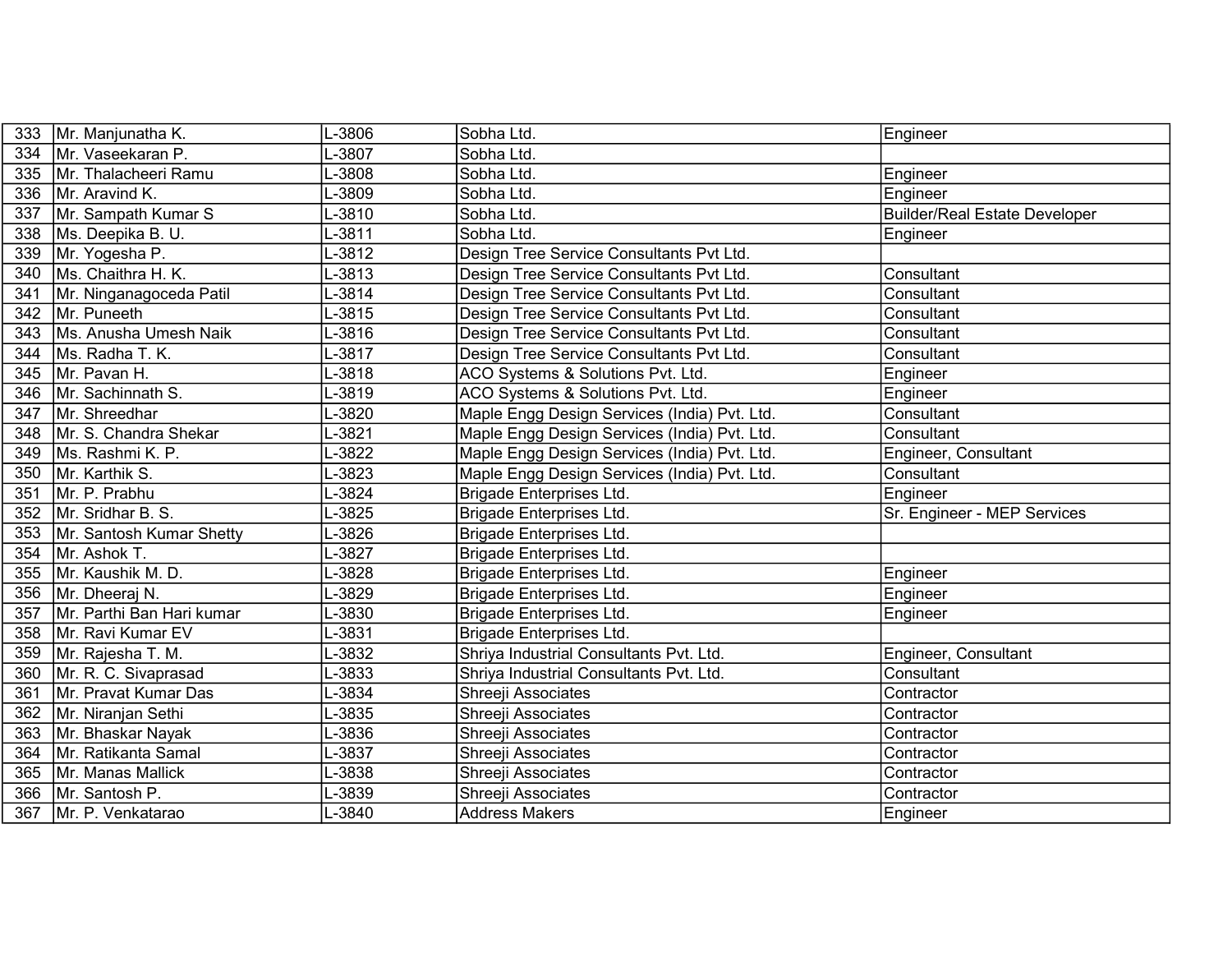| 368 | Mr. H. Vijaya Kumar         | L-3841 | <b>Address Makers</b>                                 | Builder/Real Estate Developer        |
|-----|-----------------------------|--------|-------------------------------------------------------|--------------------------------------|
| 369 | Ms. Madhuri Jalan           | L-3842 | Seamak Hi - Tech Products                             | Contractor                           |
| 370 | Mr. Karthik S.              | L-3843 | Seamak Hi - Tech Products                             |                                      |
| 371 | Mr. Panchanathan Subramony  | L-3844 | lPaavani Solutions                                    | Contractor                           |
| 372 | Dr. Rupesh S. Iyengar       | L-3845 | <b>Service Consultants</b>                            | Consultant                           |
| 373 | Mr. Devang Gala             | L-3846 | Nirmala Enterprises                                   | Trader/Distributor                   |
| 374 | Ms. Chaitra R.              | L-3847 | Indus Service Consultants                             |                                      |
|     | 375   Mr. Shantha Kumar H C | L-3848 | <b>Indus Service Consultants</b>                      | Consultant                           |
| 376 | Mr. M. Vishnu Murthy        | L-3932 | Lead Consultancy & Engineering Services (I) Pvt. Ltd. | Consultant                           |
| 377 | Mr. Mahadevan Nalliah       | L-3947 | WSP Consultant India Pvt. Ltd.                        |                                      |
| 378 | Mr. Padmanaban N.           | L-3958 | Prestige Estate Projects Ltd.                         | Engineer                             |
| 379 | Dr. S Gunanadha Selvam      | ∟-3972 | Eco Build Corp                                        | Manufacturer, Consultant, Contractor |
| 380 | Mr. Bhavik Shukla           | L-3973 | Siddhi Plastic                                        | Trader/Distributor                   |
| 381 | Mr. Shiva Kumar A.L.        | L-3998 | <b>Flow Tech Engineers</b>                            | Contractor                           |
| 382 | Mr. Paresh Patel            | -4007  | Jaquare Enterprises                                   | Trader                               |
| 383 | Mr. Naveen Puli             | L-4063 | Design Hub Consulting Engineers & Services            | Consultant                           |
| 384 | Mr. H.N. Nagesh             | ∟-4064 | H.M.N. Techconsultants Pvt. Ltd.                      | Consultant                           |
| 385 | Mr. N. Madana Mohan Reddy   | L-4065 | S V Marketing India Pvt. Ltd.                         | Trader                               |
| 386 | Mr. B. S Shankar            | L-4086 | <b>Meetsons Trading</b>                               | Trader                               |

## Corporate Members

| 387 | Mr. K. Srinivas                    | C 022            | <b>Buildtech inc</b>                              | Contractor                                 |
|-----|------------------------------------|------------------|---------------------------------------------------|--------------------------------------------|
|     | 389   Ms. Gorika Shyam             | C <sub>028</sub> | Geberit Plumbing Technology India Private Limited | Manufacturer                               |
| 391 | Mr. M.N. Raghavendra Rao           | C 032            | Semac Pvt. Ltd.                                   | <b>Consulting Engineer</b>                 |
|     | 393   Mr. M.R. Jaishankar          | C 036            | Brigade Enterprises Pvt. Ltd.                     | Trader/Distributor                         |
|     | 395   Mr. Vasudev Narasimha Murthy | C 047            | Atreya Engineers & Consultants                    | Consultant                                 |
| 397 | Mr. A. Sreenivasa Murthy           | C 053            | W S Atkins (India) Pvt. Ltd.                      | <b>Engineering Consultants</b>             |
|     | 399   Mr. Amarnath N. Metrani      | C <sub>056</sub> | <b>Tapex Corporation</b>                          | Manufacturer                               |
| 401 | Mr. Rajan Nambiar. M.K.            | C 077            | Sobha Developers Pvt. Ltd.                        | <b>Builders/Developers</b>                 |
|     | 403   Mr. Pradhyumna Ingle         | C 083            | Henkel Loctite India Pvt. Ltd.                    | Adhesives & Sealants                       |
|     | 405   Mr. Deepak Mehrotra          | $C$ 085          | Ashirvad Pipes Pvt. Ltd.                          | Manufacturer of PVC & CPVC Pipes           |
| 407 | Mr. Johnson Philip                 | C 102            | R.J. Engineering Company                          | <b>Plumbing &amp; Sanitary Contractors</b> |
|     | 409   Mr. Shyam Sunder V.M.        | C 103            | Global Pipe Engineering & Systems India Pvt Ltd   | <b>Plumbing Systems</b>                    |
| 411 | Mr. M.P. Balu                      | C 107            | <b>Prism Consultants</b>                          | <b>Consulting Engineer</b>                 |
|     | 413   Mr. Kamlesh Ajmera           | $C$ 119          | Vardhman Enterprises                              | Manufacturer of S.S. Sink & C.P.           |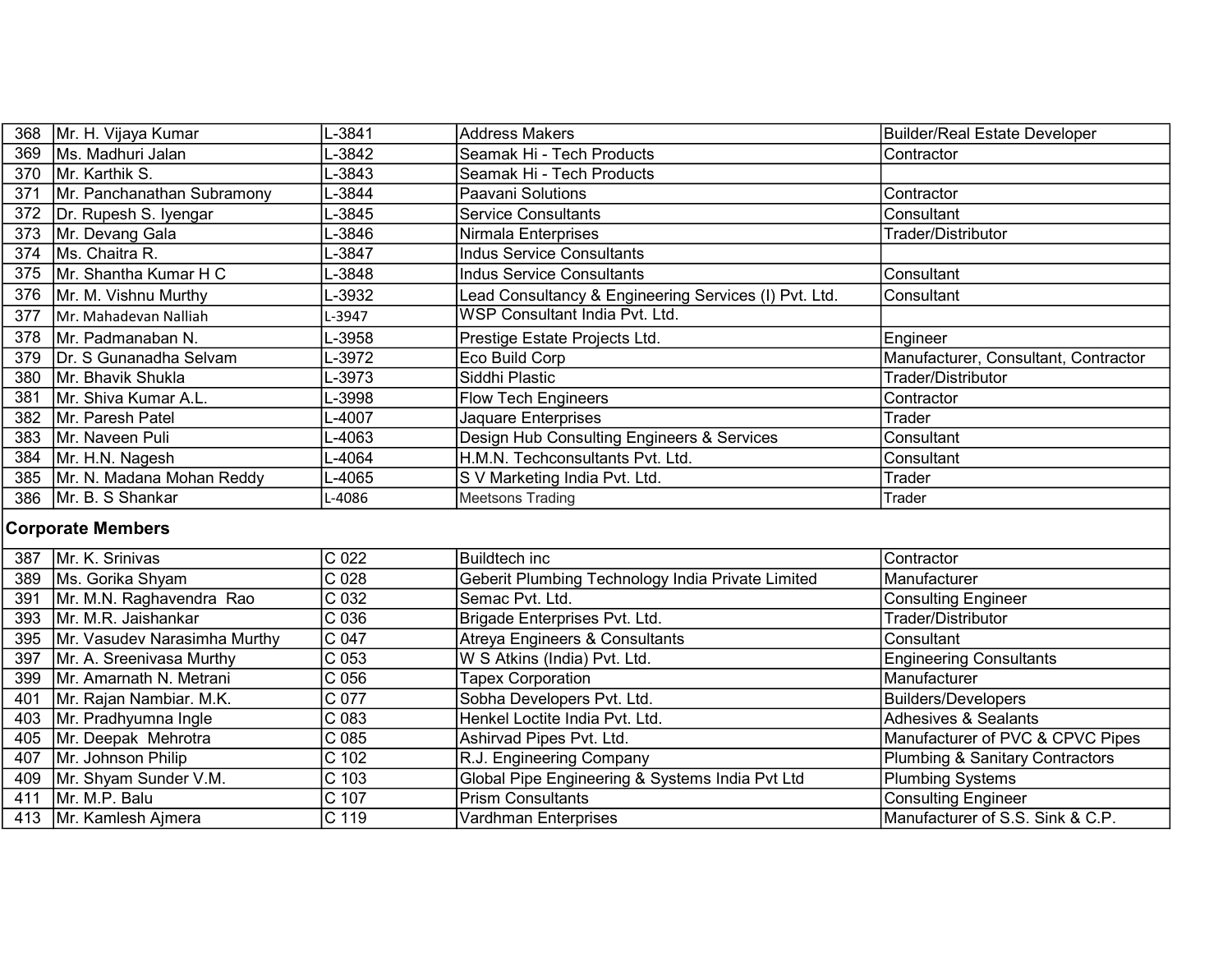| 415                                 | Mr. Manjunath Pattaabhi        | $C$ 120            | Pattaabhi Technologies Pvt Ltd                     | Manufacturer of Water & WTP    |
|-------------------------------------|--------------------------------|--------------------|----------------------------------------------------|--------------------------------|
| 417                                 | Mr. Anil K. Mehra              | $\overline{C}$ 121 | M.S. Marketing Enterprises Pvt Ltd                 | <b>Distributor</b>             |
|                                     | 419   Mr. Prakash K.           | C <sub>122</sub>   | Sukruta Agencies                                   | Trader                         |
| 421                                 | Mr. Mathew Jacob               | $\overline{C}$ 123 | Astral India Pvt. Ltd.                             | Manufacturer                   |
| 423                                 | Mr. Juzer A.H.                 | C 124              | <b>Advance Engineering Corporation</b>             | <b>Trader in Valves</b>        |
| 425                                 | Mr. Mohan Pillai               | $C$ 125            | <b>Agro Power Corporation</b>                      | <b>Business</b>                |
| 427                                 | Mr. Digambar Singh             | C 137              | Keppel Puravankara Development Pvt. Ltd            | Construction                   |
| 429                                 | Mr. Prabhulingaradhya S.       | $\overline{C}$ 183 | Ekoram & Co                                        | Trader                         |
| 431                                 | Mr. T. Selvanarul              | C 186              | <b>Plumbline Engineers</b>                         | <b>Plumbing Contractor</b>     |
| 433                                 | Mr.                            | $C$ 196            | Aqua Plus International                            | <b>Business</b>                |
| 435                                 | Mr. Ravi Shankar V.            | C 200              | Psi Piping Systems                                 | Consultant                     |
| 437                                 | Mr. Mahalinga Bhat.S           | C 209              | Krishi Polymers Pvt.Ltd                            | Manufacturer                   |
| 439                                 | Mr. Praveen Chaudhary          | C <sub>262</sub>   | C & G Association                                  | Contractor, Engineer           |
| 441                                 | Mr. R.A. Venkitachalam         | C <sub>264</sub>   | UL India                                           | Certification                  |
| 443                                 | Swathi Saralaya                | C <sub>268</sub>   | IAPMO Plumbing Codes & Standards India Pvt. Ltd    | Educational                    |
| 445                                 | Mr. Tamal Chaudhuri            | $\overline{C}$ 275 | A.O. Smith India Water Heating Pvt. Ltd            | Manufacturer                   |
| 447                                 | Mr. R. Mohan                   | $\overline{C}$ 276 | B.C. Loganathan & Sons                             | Contractor                     |
| 449                                 | Mr. Prashanth Shetty           | C 284              | Hyline Engineering India Pvt. Ltd                  | Contractor                     |
| 451                                 | Ms. Vijayalakshmi Bhargav      | $\overline{C}$ 285 | Jaipal Associates                                  | <b>Distributor</b>             |
| 453                                 | Mr. J.R. Hegde                 | $\overline{C}$ 293 | Meca Project Engineers Pvt. Ltd                    | Consultant                     |
| 455                                 | Mr. Prasanna Kumar             | C 296              | ACO Systems & Solutions Pvt. Ltd                   | Manufacturer                   |
| 457                                 | Mr. Sanjay Shand               | C 299              | Desana Poly Plastic Industries                     | Manufacturer                   |
| 459                                 | Mr. R.J. Abraham               | $\overline{C}$ 323 | Procon Engineers                                   | Consultant                     |
| 461                                 | Mr. Kamal Sagar                | $\overline{C}$ 359 | <b>Total Environment Building Systems Pvt. Ltd</b> | Architect, Builder             |
| 463                                 | Mr. Akhil Atreya               | $\overline{C}$ 378 | Sapphire Water Engineers                           | Engineer                       |
| 465                                 | Mr. E. Siddaiah Naidu          | C 381              | <b>Eureka Forbes Limited</b>                       | Manufacturer                   |
| 467                                 | Mr. Bharath Rajarao            | C 383              | McELROY Sales and Service Private Limited          | Manufacturer                   |
| 469                                 | Mr. Baswaraj Patil/ Prem Kumar | $\overline{C}$ 385 | Calpeda Pumps India Pvt Ltd                        | <b>Sales</b>                   |
| 471                                 | Mr. M Sakthivel                | $\overline{C412}$  | Waterpro Technologies                              | <b>Tradeer</b>                 |
| 473                                 | Ms. Saritha T                  | $C$ 418            | Emmvee Solar Systems Pvt. Ltd.,                    | Manufacturer                   |
| 475                                 | Mr. Vardha Raj G V             | C 423              | QDC India Consulting Pvt. Ltd.,                    | Consultant                     |
| 477                                 | Mr. S. Chandrashekar           | $C$ 446            | Saptha Innovations Pvt. Ltd.                       | Contractor, Trader/Distributor |
| <b>Additional Corporate Members</b> |                                |                    |                                                    |                                |
|                                     | 478   Mr. Mazhar A. Mody       | AC 009             | Lehry Instrumentation & Valves Pvt. Ltd            | Manufacturer                   |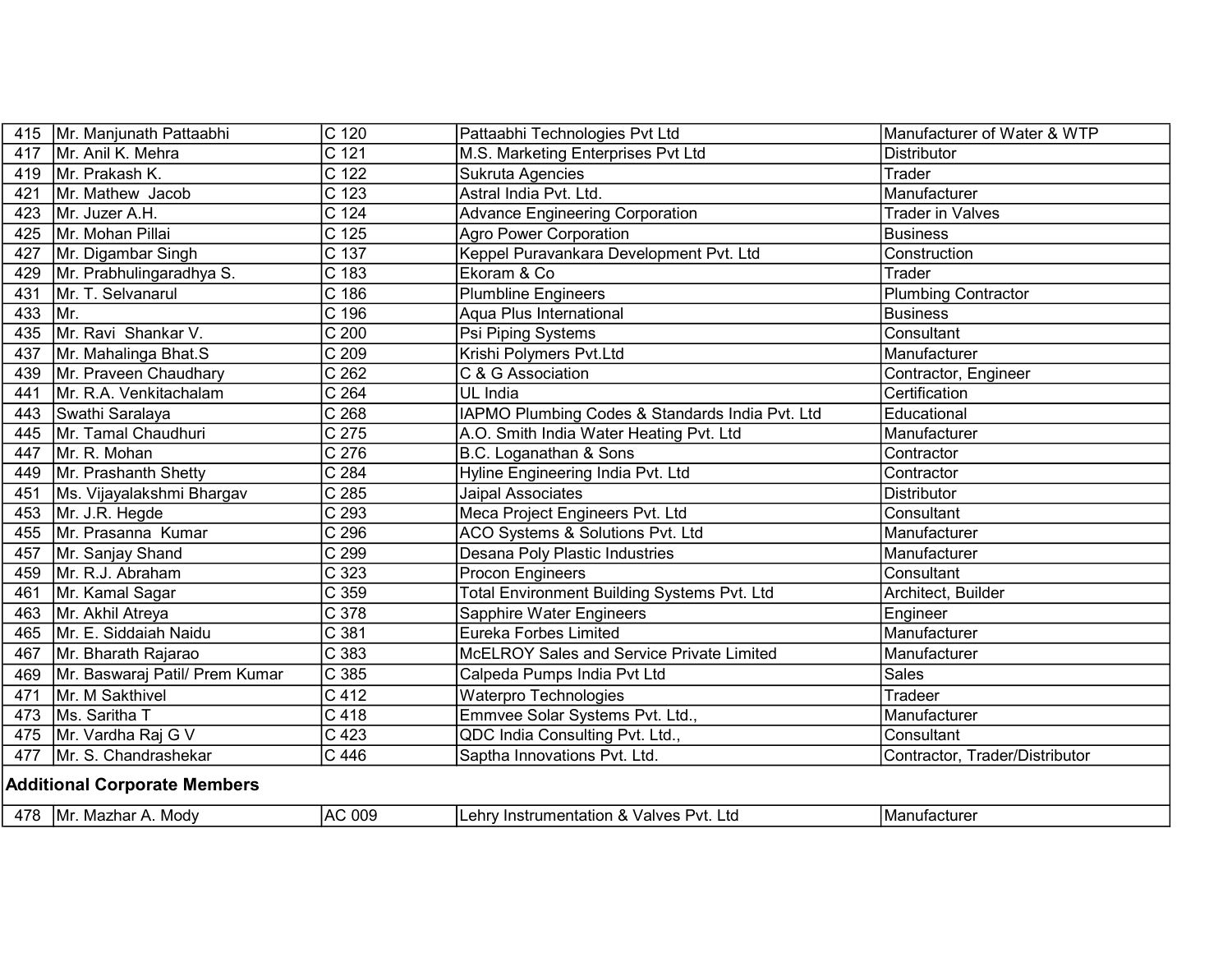| 479                         | Mr. Piyush Srivastava     | <b>AC 015</b>  | Sanitech Engineers & Consultants Pvt. Ltd               | Consultant, Contractor                     |  |  |
|-----------------------------|---------------------------|----------------|---------------------------------------------------------|--------------------------------------------|--|--|
| 480                         | Mr. Vasudevan N           | AC 022         | Astral Polytechnik Ltd.                                 | Manufacturer                               |  |  |
| 481                         | Mr. D. Suresh             | AC 042         | <b>KSB Pumps Limited</b>                                | Manufacturer                               |  |  |
| 482                         | Mr. E. Sivashankar        | <b>AC 045</b>  | Pentair Water India Pvt. Ltd                            | Manufacturer                               |  |  |
| 483                         | Mr. Ravi Kumar Jagganath  | AC 049         | Kirloskar Brothers Limited                              | Engineer                                   |  |  |
| 484                         | Mr. Hanumanth Patil       | AC 056         | Ajay Industrial Corporation Ltd                         | Manufacturer                               |  |  |
|                             | <b>Honorary Member</b>    |                |                                                         |                                            |  |  |
| 485                         | Mr. A.N. Prakash          | H 022          | A.N. Prakash Construction Proj. Mgmt Con.P. Ltd.        | Consultant                                 |  |  |
| <b>Professional Members</b> |                           |                |                                                         |                                            |  |  |
| 1                           | Mr. Sunny Jain            | PM/07/2020/02  |                                                         |                                            |  |  |
| $\overline{2}$              | Mr. Ashok kumar Pandey    | PM/07/2020/05  | <b>Bajrang Santitaion</b>                               | Contractor                                 |  |  |
| 3                           | Mr. VishnuKumar M         | PM/08/2020/17  | <b>Public Health Engineer</b>                           | Engineer                                   |  |  |
| 4                           | Mr. Vibhu Kant            | PM/08/2020/22  |                                                         | Engineer                                   |  |  |
| 5                           | Mr. Vivek C               | PM/08/2020/27  | NESARA RAINWATER HARVESTING                             | <b>CIVIL ENGINEER</b>                      |  |  |
| 6                           | Ms. Vedashri Manjunath    | PM/08/2020/33  | <b>Jurong Consultants Pvt Ltd</b>                       | Senior Design Engineer - PHE & Fire        |  |  |
| $\overline{7}$              | Mr. Lokesh Rajashekaraiah | PM/10/2020/48  | <b>ECOSTP Technologies Pvt.Ltd</b>                      | <b>Business Head</b>                       |  |  |
| 8                           | Mr. Ravikumar B           | PM/10/2020/46  | Private services                                        | <b>Civil Engineer</b>                      |  |  |
| 9                           | Mr. Suresh L              | PM/12/2020/63  | Sri Rajarajeshwari Plumbing Works                       | <b>Plumbing contractor</b>                 |  |  |
| 10                          | Mr. Prashanth Karanam     | PM/03/2021/77  | SHAPOORJI PALLONJI REAL ESTATE PVT. LTD.                | <b>Others</b>                              |  |  |
| 11                          | Ms. Ashmita Raj           | PM/05/2021/92  | Waterloop Engineering Pvt.Ltd.                          | <b>Others</b>                              |  |  |
|                             |                           | IPPL-          |                                                         |                                            |  |  |
| 12                          | Mr. Ajitkumar Magadum     | 20/01/2021/07  | Shubam Associates                                       | Civil engineer                             |  |  |
|                             |                           | IPPL-          |                                                         |                                            |  |  |
| 13                          | Mr. Haresh Chandlekar     | 20/01/2021/016 | <b>WME Consultnat</b>                                   | Engineer                                   |  |  |
|                             |                           | IPPL-          |                                                         |                                            |  |  |
| 14                          | Mr. Kaverimani Ramasamy   | 20/01/2021/017 | Qatar Design Consortium (QDC) India Consulting Pvt. Ltd | <b>Mechanical Engineering</b>              |  |  |
|                             |                           | IPPL-          |                                                         | <b>CERTIFIED CORPORATE &amp; TECHNICAL</b> |  |  |
| 15                          | Mr. VASUDEV BALLANEY      | 20/01/2021/018 | <b>NA</b>                                               | <b>TRAINER (CIVIL ENGG)</b>                |  |  |
|                             |                           | IPPL-          |                                                         |                                            |  |  |
| 16                          | IMr. JAVEEDAKHTAR MEVEGAR | 20/01/2021/033 | GLOBAL CONSULTING ENGINEERS & AUDITORS                  | <b>CONSULTING ENGINEERS</b>                |  |  |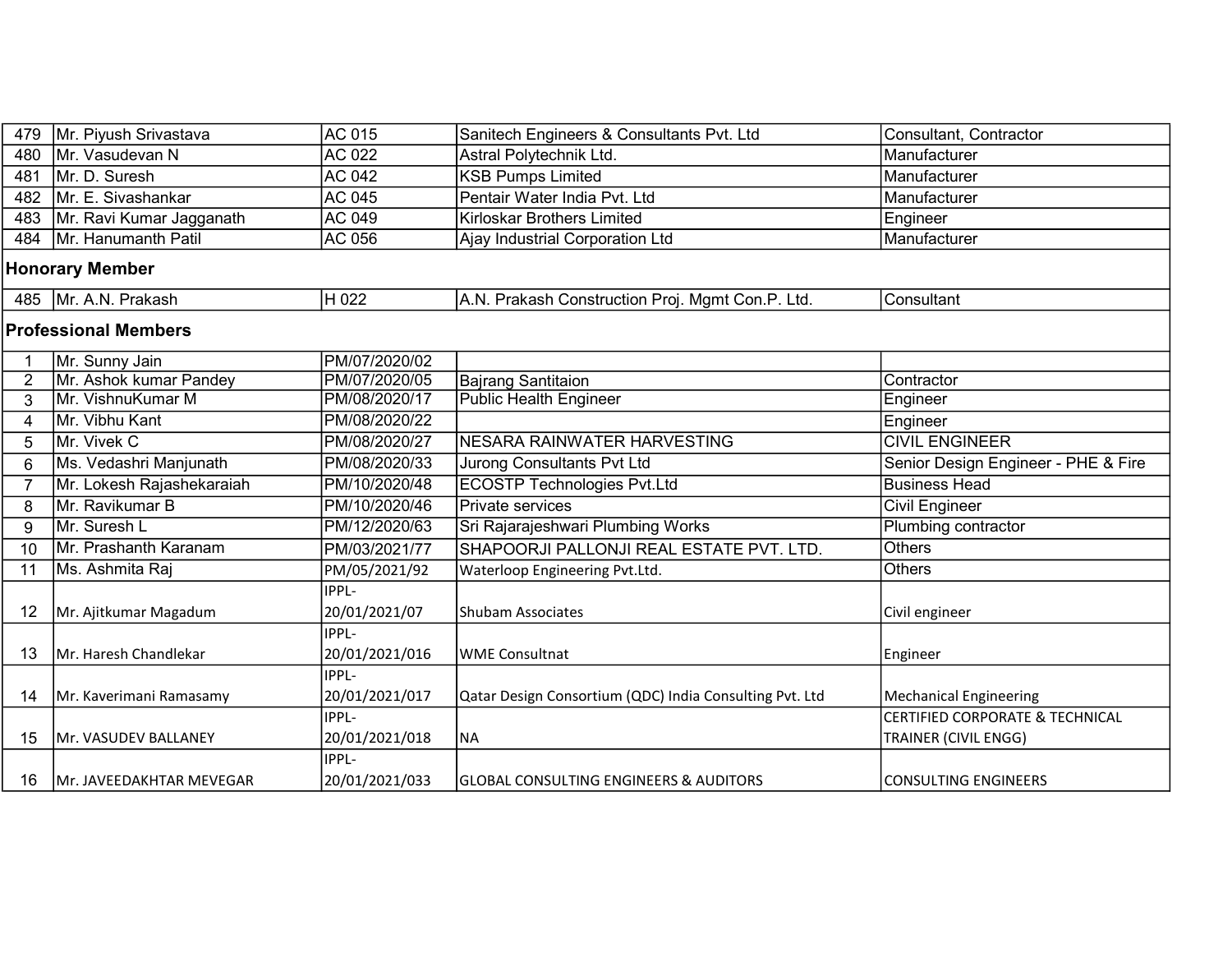|    |                             | IPPL-           |                                             |                            |
|----|-----------------------------|-----------------|---------------------------------------------|----------------------------|
| 17 | Mr. Praveen Felix D Souza   | 20/01/2021/064  | <b>Desapex Engineering Consultants</b>      | Engineering                |
|    |                             | IPPL-           |                                             |                            |
| 18 | Mr. Abhay Nayak             | 20/01/2021/076  | Desapex Engineering Consultants LLP         | <b>MEP Design Engineer</b> |
|    |                             | IPPL-           |                                             |                            |
| 19 | Mr. Arvind Rajan            | 20/01/2021/092  | <b>Seamak Hitech Products</b>               | <b>Businees</b>            |
|    |                             | IPPL-           |                                             |                            |
| 20 | Mr. Bharath Srinivasamurthy | 20/01/2021/093  | Seamak Hitech Products                      | Engineer                   |
|    |                             | IPPL-           |                                             |                            |
| 21 | Mr. Praveen Bhat P          | 20/01/2021/098  | Services consultants                        | Engineer                   |
|    |                             | IPPL-           |                                             |                            |
| 22 | Mr. Hitesh P                | 20/01/2021/0242 | Geberit Plumbing Technology India Pvt Ltd., | <b>Plumbing Engineer</b>   |
|    |                             | IPPL-           |                                             |                            |
| 23 | Ms. Sanchita K S            | 20/01/2021/0244 | Geberit Plumbing Technology India Pvt Ltd., | Service                    |
|    |                             | IPPL-           |                                             |                            |
| 24 | Mr. Shravan K               | 20/01/2021/0245 | Geberit Plumbing Technology India Pvt Ltd., | Service                    |
|    |                             | IPPL-           |                                             |                            |
| 25 | Mr. Umesh N Mallick         | 20/01/2021/0152 | Sp Sai enterprises                          | Propetaor                  |
|    |                             | IPPL-           |                                             |                            |
| 26 | Mr. SHARATH CHANDRA V       | 20/01/2021/0154 | <b>ENSTRUCTURA CONSULTANTS</b>              | Civil Engineer             |
|    |                             | IPPL-           |                                             |                            |
| 27 | Mr. Praveen M               | 20/01/2021/0156 | <b>EPG Consultants Pvt Itd</b>              | <b>Plumbing Consultant</b> |
|    |                             | IPPL-           |                                             |                            |
| 28 | Mr. B S Venkatesh Iyer      | 20/01/2021/0157 | Santech Engineer's private Itd              | Civil Engineer             |
|    |                             | IPPL-           |                                             |                            |
| 29 | Mr. Lokesh Rao              | 20/01/2021/0164 | Saalanke Engineering Works                  | <b>Plumbing Contractor</b> |
|    |                             | IPPL-           |                                             |                            |
| 30 | Mr. Mahadeva N              | 20/01/2021/0165 | <b>ESTEEM ENGINEERING CONSULTANTS</b>       | Engineer                   |
|    |                             | IPPL-           |                                             |                            |
| 31 | Ms. Shashikala M C          | 20/02/2021/0381 | spacematrix                                 | Engineering                |
|    |                             | IPPL-           |                                             |                            |
| 32 | Mr. Imtiyaz Nawaz           | 20/01/2021/0180 | MULTILINE ELECTRO MECHANICAL                | <b>MEP Engineering</b>     |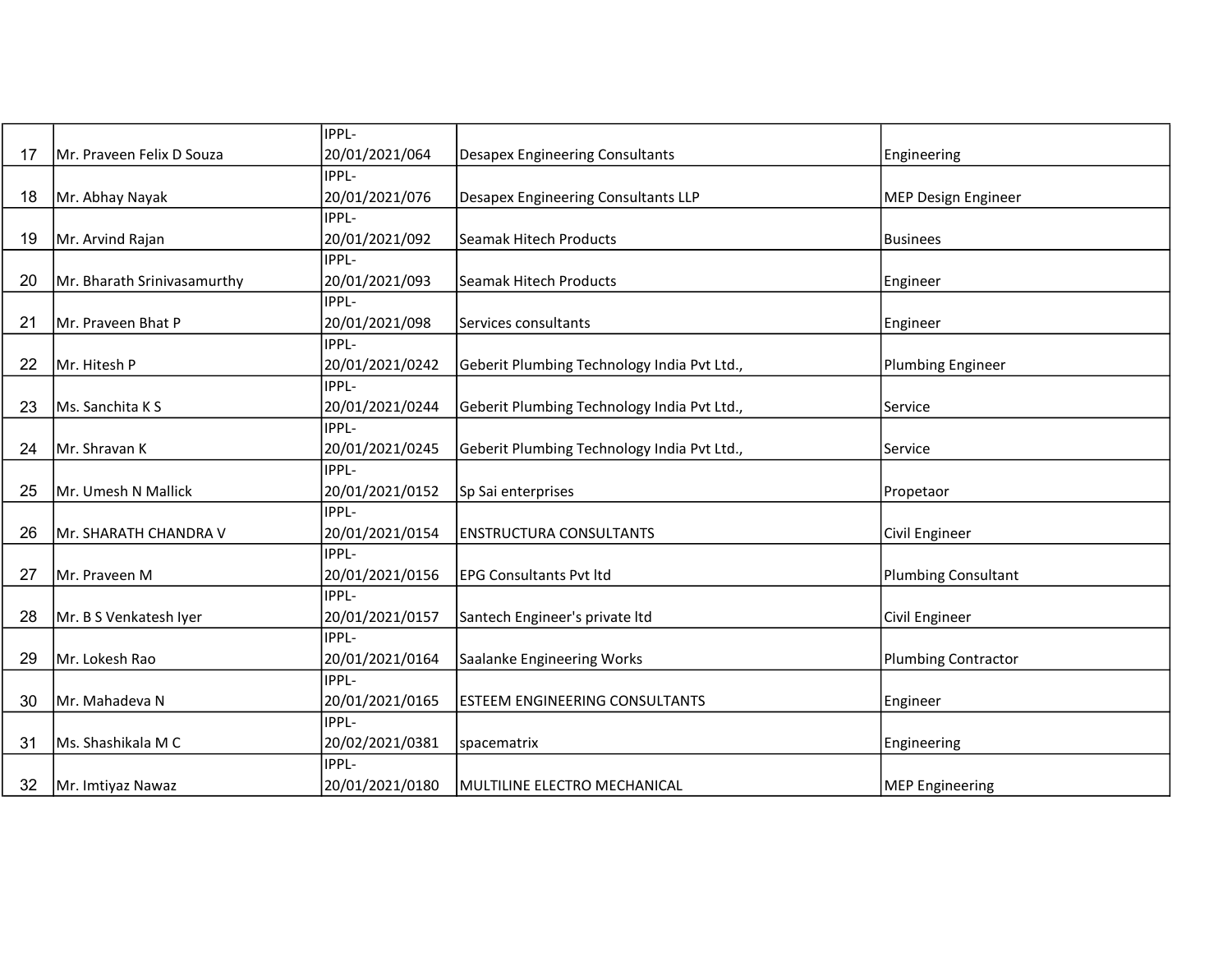|    |                                      | IPPL-           |                                              |                       |
|----|--------------------------------------|-----------------|----------------------------------------------|-----------------------|
| 33 | Ms. Ashwini T                        | 20/01/2021/0195 | Gamata Biogreenery Aqua Engineering Pvt Ltd  | Water solutions       |
|    |                                      | IIPPL-          |                                              |                       |
| 34 | Mr. DAYALAN J                        | 20/01/2021/0207 | <b>INNOVA ENGINEERS</b>                      | <b>CIVIL ENGINEER</b> |
|    |                                      | IPPL-           |                                              |                       |
| 35 | Mr. Anil M                           | 20/01/2021/0213 | Unique Engg. & Cont.                         | Design-Build          |
|    |                                      | IPPL-           |                                              |                       |
| 36 | Mr. Raghavendra Balakrishna mudaliar | 20/01/2021/0216 | <b>SR Consultancy</b>                        | PHE consultant        |
|    |                                      | IPPL-           |                                              |                       |
| 37 | Mr. Shishir Bhandary                 | 20/01/2021/0287 | Grundfos Pumps India Pvt Ltd.,               | Service               |
|    |                                      | IPPL-           |                                              |                       |
| 38 | Mr. Sijil Kumar AP                   | 20/01/2021/0293 | Sterling & Wilson                            | <b>PHE Designer</b>   |
|    |                                      | IPPL-           |                                              |                       |
| 39 | Mr. Ravikumar B                      | 20/01/2021/0306 | <b>Prestige Constructions</b>                | Civil engineer        |
|    |                                      | IPPL-           |                                              |                       |
| 40 | Mr. Dinakaran M                      | 20/01/2021/0309 | Sobha Limited                                | Service               |
|    |                                      | IPPL-           |                                              |                       |
| 41 | Ms. Sahana                           | 20/01/2021/0310 | Sobha Limited                                | Service               |
|    |                                      | IPPL-           |                                              |                       |
| 42 | Mr. Pamuru Naresh                    | 20/01/2021/0311 | Sobha Limited                                | Service               |
|    |                                      | IPPL-           |                                              |                       |
| 43 | Mr E Athava Kumar                    | 20/01/2021/0312 | Sobha Limited                                | Service               |
|    |                                      | IPPL-           |                                              |                       |
| 44 | Mr. Ravindra K                       | 20/01/2021/0313 | Sobha Limited                                | Service               |
|    |                                      | IPPL-           |                                              |                       |
| 45 | Mr. Jayanta Kumar Rath               | 20/01/2021/0314 | Sobha Limited                                | Service               |
|    |                                      | IPPL-           |                                              |                       |
| 46 | Mr. Sateesha E                       | 20/01/2021/0315 | Maple Engg - Design Services India Pvt Ltd., | <b>MEP Consultant</b> |
|    |                                      | IPPL-           |                                              |                       |
| 47 | Mr. Vinayak P H                      | 20/01/2021/0316 | Maple Engg - Design Services India Pvt Ltd., | <b>MEP Consultant</b> |
|    |                                      | IPPL-           |                                              |                       |
| 48 | Mr. Prakash P                        | 20/01/2021/0317 | Maple Engg - Design Services India Pvt Ltd., | <b>MEP Consultant</b> |